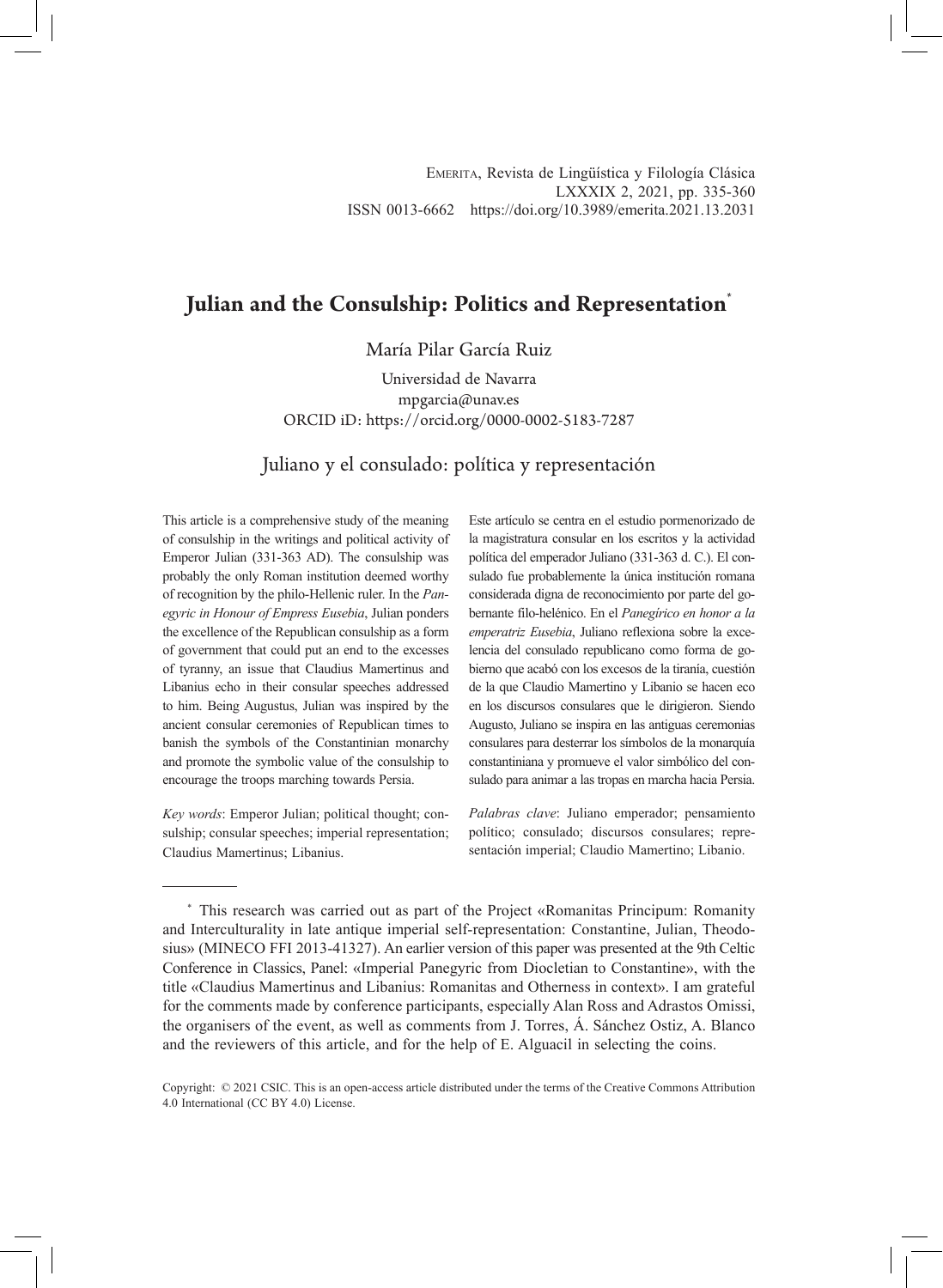*Citation / Cómo citar este artículo*: García Ruiz, María Pilar (2021): «Julian and the Consulship: Politics and Representation», *Emerita* 89 (2), pp. 335-360.

### I. Introduction

The political thought of Emperor Julian (331-363 AD) has been an object of both inquiry and controversy since ancient times. Despite the research carried out thus far<sup>1</sup>, many questions remain with regard to the principles that grounded his political endeavours. The focus of this article is Julian's interest in the Roman consulship. To frame the analysis carried out here in an adequate context, a concise overview of Julian's views of the ideal ruler, the relationship between ruler, law and tradition, and the Roman contribution to the development of the οἰκουμένη is provided.

## 1. *Ruler, law and tradition in Julian's writings*

Political thinking in relation to the figure of emperor in mid-fourth century AD was profoundly imbued with the Hellenistic notion of the emperor as *living law* (νόμος ἔμψυχος), as evinced by the work of both pagan (Libanius, Themistius) and Christian authors (Eusebius of Caesarea)<sup>2</sup>. The views of Julian set out in tentative terms during his time as Caesar (when he was under the authority of his cousin, Constantius II) and further developed later when he became sole ruler, comprise a digressive contribution to this way of understanding the government of the Empire.

In the *Second Panegyric to Constantius*, also known as *On Kingship*<sup>3</sup> , commonly dated to winter 357-358, Julian outlines a preliminary theoretical conceptualization of the good king, the philosopher-king. Inspired by the

<sup>&</sup>lt;sup>1</sup> For a comprehensive account of Julian's political thought and a synthesis of the main interpretations thereof, see Bidez 1930, Browning 1975, Athanassiadi-Fowden 1981, Candau Morón 1986, Hidalgo de la Vega 1995 and 1997, Bowersock 1997, Tougher 2007, Elm 2012, Swain 2013, Redondo Moyano 2018 and Wiemer & Rebenich 2020 (especially pp. 1-63).

<sup>2</sup> See, for instance, Them., *Or.* IV 3 in relation to Jovian; for a bibliographical overview of the issue, Ritoré Ponce 2002.

<sup>&</sup>lt;sup>3</sup> In this speech, Julian frames his praise first in rhetorical terms, followed by a second, philosophical commendation of the good king: see García Ruiz 2015.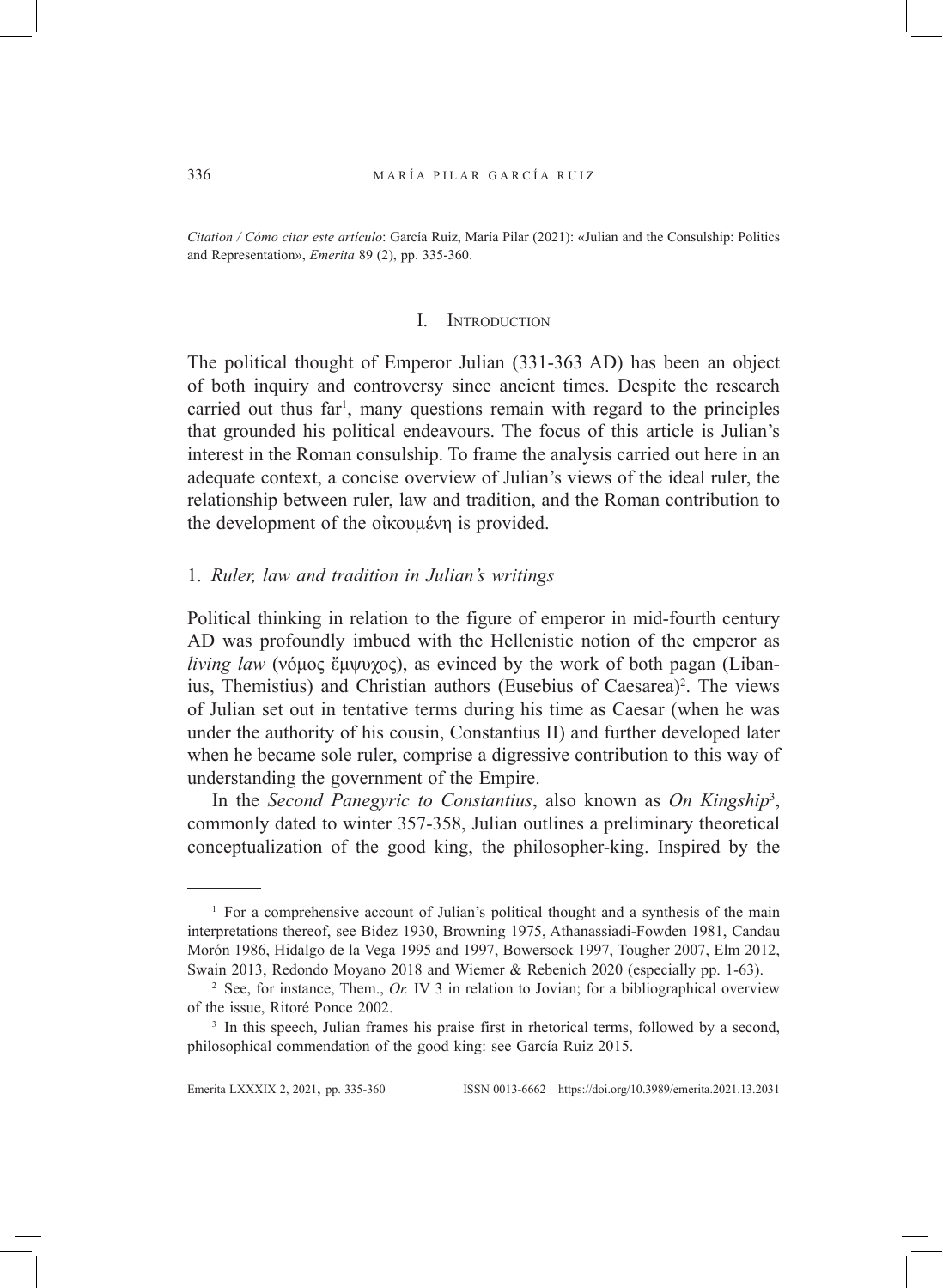Sophist tradition of Dio Chrysostom, Julian holds that the conduct of a good emperor ought to mirror the life of a good citizen, who respects the law and is subject to it, in contrast to the sovereign who sets himself as above the law: «If he is guardian of the laws (φύλαξ τῶν νόμων), he will be better artisan (δημιουργός) of them»<sup>4</sup> .

Once emperor, probably by the end of 3615 , Julian wrote the *Letter to Themistius*, in reply to a previous one by the philosopher. In line with Aristotle6 , Julian contends that no human nature is so honourable as to prevail over others and that it is not fair for a man to rule over a multitude of similar men. Hence, he proposes that the classical concept of law must govern the will of a single man dominated by his passions<sup>7</sup>. Julian also argues, following Plato, that the ruler must exercise power through the divine part of his being, stripping the soul of its animal nature<sup>8</sup>.

A few short months later, Julian had moved from a theoretical and abstract definition of the good and fair king to the exercise of power in line with a theocratic conception of kingship, which he would endeavour to justify in philosophical terms<sup>9</sup>. In the autobiographical myth included in *Against Heraclius*<sup>10</sup>, written in March 362, Julian presents himself as having been chosen by the gods to be ruler. He recounts how, as a boy, Helios offered him his protection, when Constantine and his sons had abandoned their worship of the god. As a descendent of Helios, Julian saw himself as participating in the divine intelligence by nature<sup>11</sup>, and not only by virtue in the Platonic sense. In subsequent visions, all the gods promised their support as long as Julian valued them above all goods and obeyed the immutable divine laws<sup>12</sup>.

<sup>4</sup> Iul., *Or.* II 88d-89b. Unless stated otherwise, translations of Julian's writings are taken from Wright 1913-1923. I also follow Wright's numbering of Julian's *Orationes*. This text mentions the idea that the good ruler must be beyond reach, and endowed with a special, divine soul, but this idea is addressed in greater depth in the *Letter to Themistius*, Bouffartigue 1978, pp. 22-23.

<sup>5</sup> Vanderspoel 1995, pp. 115-134.

<sup>6</sup> Arist., *Pol.* 1286b, 1287a.

<sup>7</sup> Iul., *ad Them*. 261b-c.

<sup>8</sup> Iul., *ad Them.* 259a; Pl., *Lg.* 709b, 713c; Hidalgo de la Vega 1995, pp. 236-237.

<sup>9</sup> Mas Torres 2006, p. 642.

<sup>10</sup> Iul., *Or*. VII 222c-234c.

<sup>11</sup> Iul., *Or*. VII 229c.

<sup>12</sup> Iul., *Or*. VII 233c, 234b.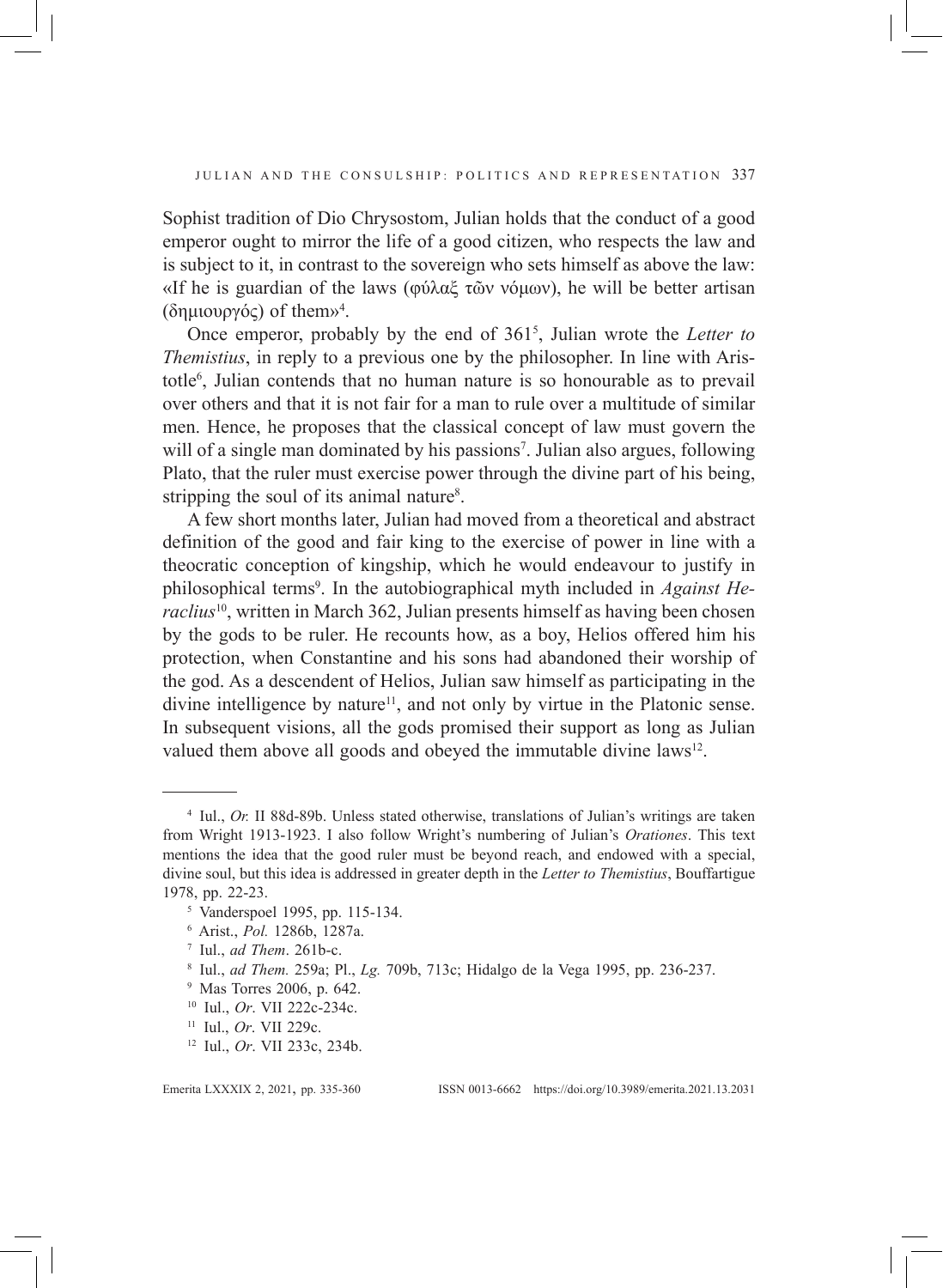From then onwards, in both his private and public writings, Julian sees the law(s), institutions and traditions as realities whose origin is divine, which is the reason why they are to be respected and protected13. In *Against Galileans,*  Julian argues that the Empire and Greco-Roman civilization are grounded in traditions, and the fact that they were preserved is proof of the authenticity of paganism, as opposed to Christianity<sup>14</sup>, which had abandoned the Hebrew traditions<sup>15</sup>. Thus, his defence of law and tradition is part of his advocacy for the paganism he intends to reinstate.

In short, therefore, Julian presents himself as the interpreter of the law and frames his word as law, thus —as a number of scholars have pointed out— in practice acting in marked contradiction to his first principle that the good ruler be subject to the law<sup>16</sup>.

### 2. *Rome's contribution to the Empire*

In the *Hymn to King Helios* (December 362), Julian proclaims Helios the supreme divinity of the Empire, the true mythic founder of Rome, thus stripping Rome of its original identity. Although he states that Rome is the most powerful city and most beloved of the gods<sup>17</sup>, Julian sees the history and destiny of the Roman people as a continuation of Greece. From his strongly Hellenised perspective<sup>18</sup>, Julian describes the Romans as being merely heirs and guardians of the Greek tradition:

<sup>13</sup> Iul., *Ep.* 89a.453b-c.

<sup>&</sup>lt;sup>14</sup> Iul., *Gal.* 115d-e: «Now look at our beliefs in comparison with yours (Galileans, i. e. Christians) … If experience does not attest to the truth of our beliefs, then we concede that our traditions are a fiction and an inauspicious creed and will praise yours; but if, on the contrary, and from a very distant past, what we say is attested to and cannot be in any way reconciled with your teachings, why do you persist in such a great conceit?» (my translation).

<sup>&</sup>lt;sup>15</sup> Christians are accused of infidelity for their failure to keep to the Hebrew traditions in Iul., *Gal*. 115d-e, 238a, 245a, 252b, 261d, 276e, 290a, 298a, 298d, 305a, 314b-e, 353e, 356b, 358b; for their failure to keep to sacrifices and laws that Jews, and pagans, continue to obey and practice, 319e.<br><sup>16</sup> Hidalgo de la Vega 1995, pp. 350-353; Athanassiadi-Fowden 1981, p. 175; Browning

<sup>1975,</sup> pp. 133-134.

<sup>17</sup> Iul., *Or*. V 161b.

<sup>&</sup>lt;sup>18</sup> Julian's cultural world is comprised entirely of Greek cultural models: Bouffartigue 1992, pp. 408-412. He speaks passionately about τὸ ἑλληνικόν, Den Hengst 2010, p. 220.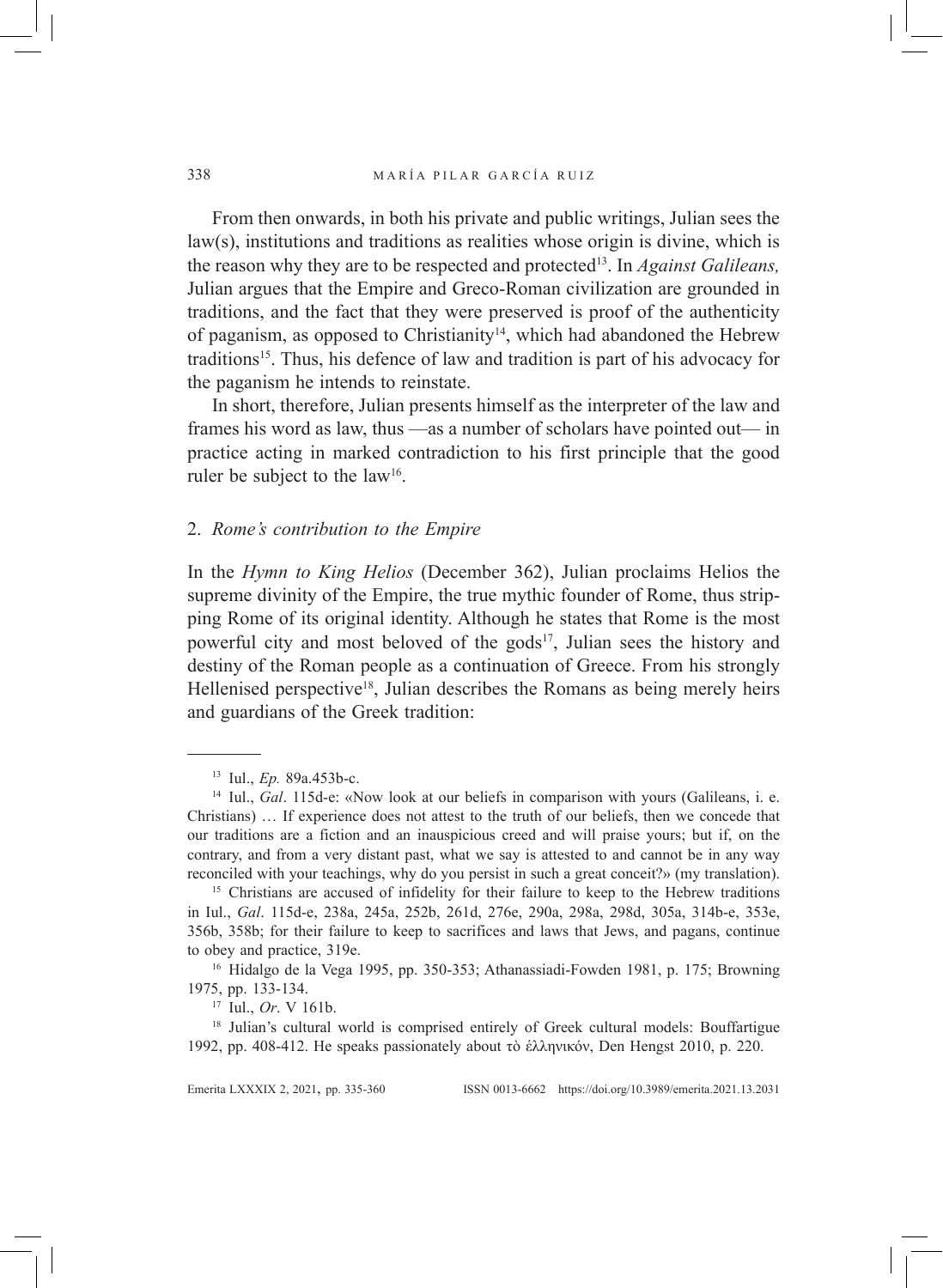And has not Apollo, who is his (i. e., Helios') colleague in empire, he … has civilised the greater part of the world by means of Greek colonies, and so made it easier for the world to be governed by the Romans. For the Romans themselves not only belong to the Greek race, but also the sacred ordinances and the pious belief in the gods which they have established and maintain are, from beginning to end, Greek. And beside this they have established a constitution not inferior to that of any one of the best governed states, if indeed it be not superior to all others that have ever been put into practice. For which reason I myself recognise that our city (i. e. Rome) is Greek, both in origin (γένος) and as to its constitution  $(πολιτεία)<sup>19</sup>$ .

A number of aspects of this vision of Roman culture had already been articulated by Greek writers living under the protection of Rome and may have inspired Julian's outlook. According to Dionysius of Halicarnassus and Aelius Aristides, the Greeks had civilised the οἰκουμένη and accepted domination of Rome as a dispensation of the gods because the Romans had faithfully preserved the religious laws inherited from the Greeks<sup>20</sup>. Polybius and Plutarch, in turn, praised the excellence of the Roman political system, the πολιτεία, the perfection achieved in the Republic and the Empire, respectively<sup>21</sup>.

What role might the Roman πολιτεία of Greek origin described in this *Hymn* play in the Empire Julian set out to inaugurate under the patronage of Helios? And what was Julian's attitude in practice towards Roman institutions and traditions? This study of consulship in the writings of Julian himself and in other contemporaneous sources has been undertaken to address these questions, at least in part. Focus on consulship is motivated by the fact that the extant texts and material sources show that Julian paid particular attention to it.

### II. JULIAN AND THE CONSULSHIP

Consulate was the only magistracy whose persistence was uninterrupted from since the Republic's origins until the fifth century AD. Although it was di-

<sup>19</sup> Iul., *Or*. IV 152d-153a; cf. Iul., *Caes.* 324a and *Gal*. 218b; Weiss 1978 *passim.*

<sup>20</sup> D. H. I 11-13; Aristid., *Or*. XXVI 51, 103, cf. Bouffartigue 1992, pp. 663-664.

<sup>21</sup> See Plb. VI 50.3-4; Plu. 2.316-317; 2.827BC.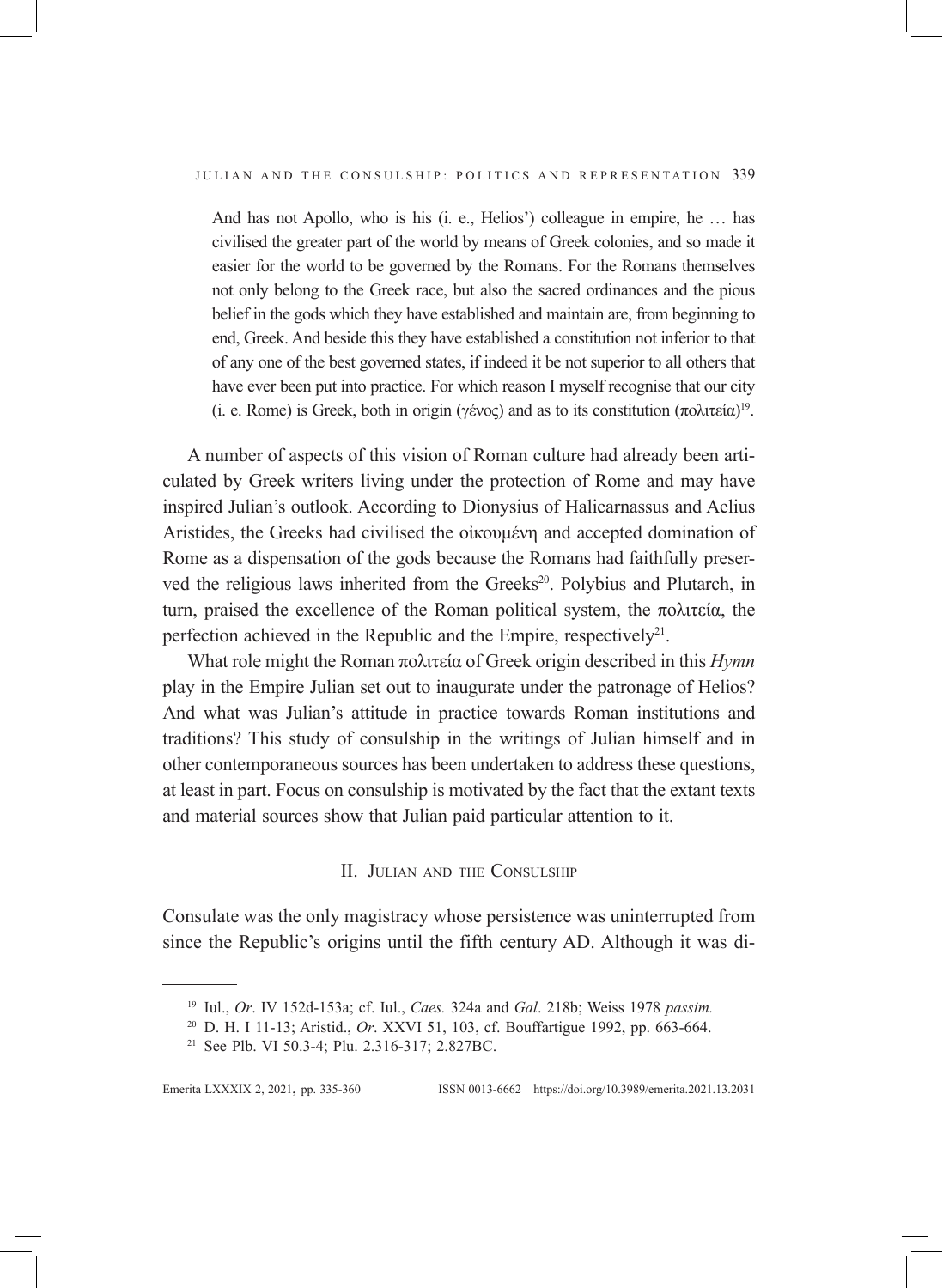vested of most of its functions during the Empire, it officially remained the highest magistracy and, as a result, a symbol of elite status $22$ .

A detailed account of references to the consulship in written texts and material sources associated with the emperor is offered below: the writings of Julian himself, the criteria he applied in selecting consuls, the view of consulship articulated in speeches given during his time as ruler, namely Claudius Mamertinus' *Gratiarum actio* and Libanius' *Oratio* XII, as well as Julian's self-representation as consul in 363. This study of sources has prompted a series of reflections on the meaning of consulship in Julian's political thought and activity, and on the rhetorical strategies deployed in relation to consulship in those texts.

1. *The excursus on consulship in Julian's* Panegyric in Honour of the Empress Eusebia

The *Panegyric in Honour of the Empress Eusebia* is the only extant work by Julian that deals with the consulship. This work and the *Panegyric in Honour of the Emperor Constantius* were probably written during winter 356-357 for the ceremonies held in spring 357 on the occasion of Constantius' visit to Rome to mark his *uicennalia* and to celebrate the defeat of Magnentius<sup>23</sup>.

In the section on the noble origin (γένος) of the Empress, Julian devotes a brief *excursus* to Eusebia's father, focusing on how ten years earlier, in 347 AD, Flavius Eusebius, *magister equitum et peditum*, had been appointed *consul posterior*24. Given that Eusebius was a *homo nouus,* Julian celebrates his consulship as the origin of the noble status enjoyed by the family of the empress. Such is the context in which Julian comments on what the dignity of the office entails, its original powers, and who usually held it in his day (Iul., *Or.* III 107d-108b):

A man who was considered worthy to hold the office that gives its name to the year, an office that in the past was powerful and actually called royal, but lost that title because of those who abused their power. But now that in these days its power has waned, since the government has changed to a monarchy, the bare

<sup>&</sup>lt;sup>22</sup> On the consulship in Late Antiquity, Kübler 1900, Chastagnol 1958; Cecconi 2007; Sguaitamatti 2012; the latter has carried out an exhaustive analysis of the consulship in its historical contexts.

<sup>23</sup> Angiolani 2008, pp. 22-29, especially pp. 26-27.

<sup>24</sup> *RE* VI s. u. *Eusebios*, 2; *PLRE* s. u. *Eusebius* 39; Flavius Eusebius shared the status of consul with Vulcacius Rufinus, Bagnall et al. 1987, pp. 228-229.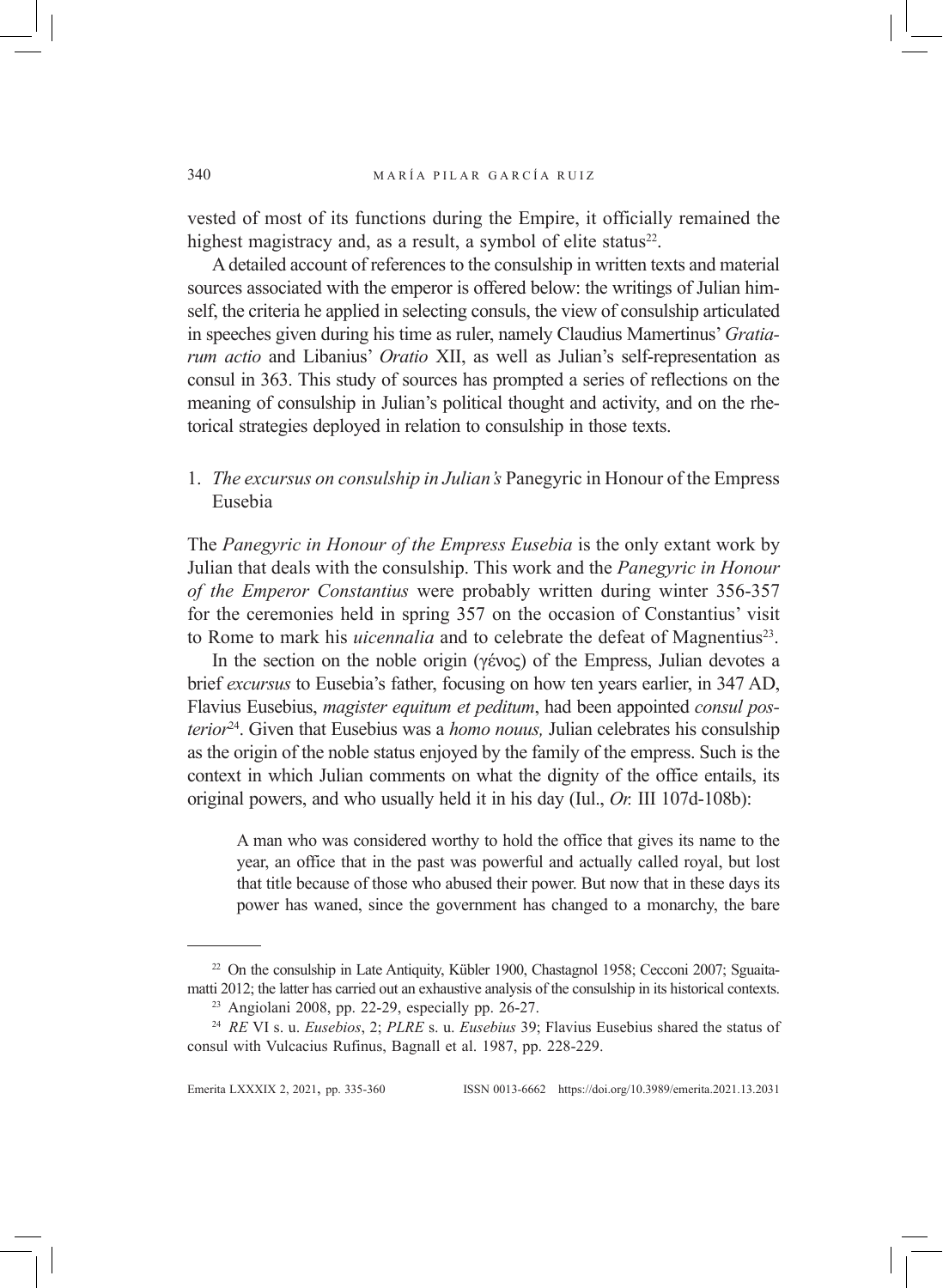honour, though robbed of all the rest, is held to counterbalance all power, and for private citizens is set up as a sort of prize and a reward of virtue, or loyalty, or of some favour done to the ruler of the empire, or for some brilliant exploit, while for the emperors, it is added to the advantages they already possess as the crowning glory and adornment … Indeed there is no private citizen or emperor, nor has ever been, who did not think it an enviable distinction to be entitled consul.

Julian indicates a certain degree of respect for the original post of Roman consul, «an office that in the past was powerful and actually called royal», whose power was similar to the power of kings<sup>25</sup>, but which lost its status due to «those who abused their power»<sup>26</sup>. In this regard, Julian's perspective may have been influenced by Polybius' theory of the *mixed constitution*, which endorses the Roman consul formula as a counterbalance to royal excess<sup>27</sup>. As discussed in further detail below, this issue arise in the 362 and 363 speeches.

Julian underscores the idea that «there has never been an individual or an emperor who has not expressed his desire to be appointed consul», but he makes no reference in this *Panegyric,* nor in its complementary speech, the *Panegyric in Honour of the Emperor Constantius,* to the fact that both he himself and Constantius were consuls in 357<sup>28</sup>. What was the point of praising the consulate of the Empress's father, held ten years before, and omitting the consulate of that year, in a speech addressed to the emperor and his wife?

<sup>&</sup>lt;sup>25</sup> Polybius, Cicero and Livy all pointed out that the power of Roman consuls was equivalent to the power of kings, Plb. VI 11.12; Cic., *Leg*. 3.8; Liu. II 1.8. It is widely known that there was a two-king system in Sparta for centuries. Sparta's system will be referenced in Libanius' consular speech (see below, II.3.2).

<sup>&</sup>lt;sup>26</sup> On the trappings and restrictions on the power of consulship in the Republic and later in the Empire, see Angiolani 2008, p. 63.

<sup>27</sup> In chapter VI of his *Histories*, Polybius offers an account of the cyclical rise and fall of political systems and argues for the superiority of Rome's *mixed constitution*, a combination of monarchy, oligarchy and democracy, which Polybius describes using the Republican division: *consulatus* / *senatus* / *plebs*. This constitution is better because it withstands the cyclical rise and fall of political regimes, an argument found also in Plato (*Lg.* III 691d-692b). According to the historian, despite its *mixed constitution*, Rome was also destined to fall, Martínez Lacy 2005. I am grateful to J. Torres for his comments on this point.

<sup>28</sup> Amm. Marc. XVI 11.1. Julian shared the consulship with Constantius on three occasions, in 356, 357 and 360, and was later *consul prior* in 363, with Flavius Salustius, Bagnall et al. 1987, pp. 246-249, 254-255, 260-261. See below, II.3.2.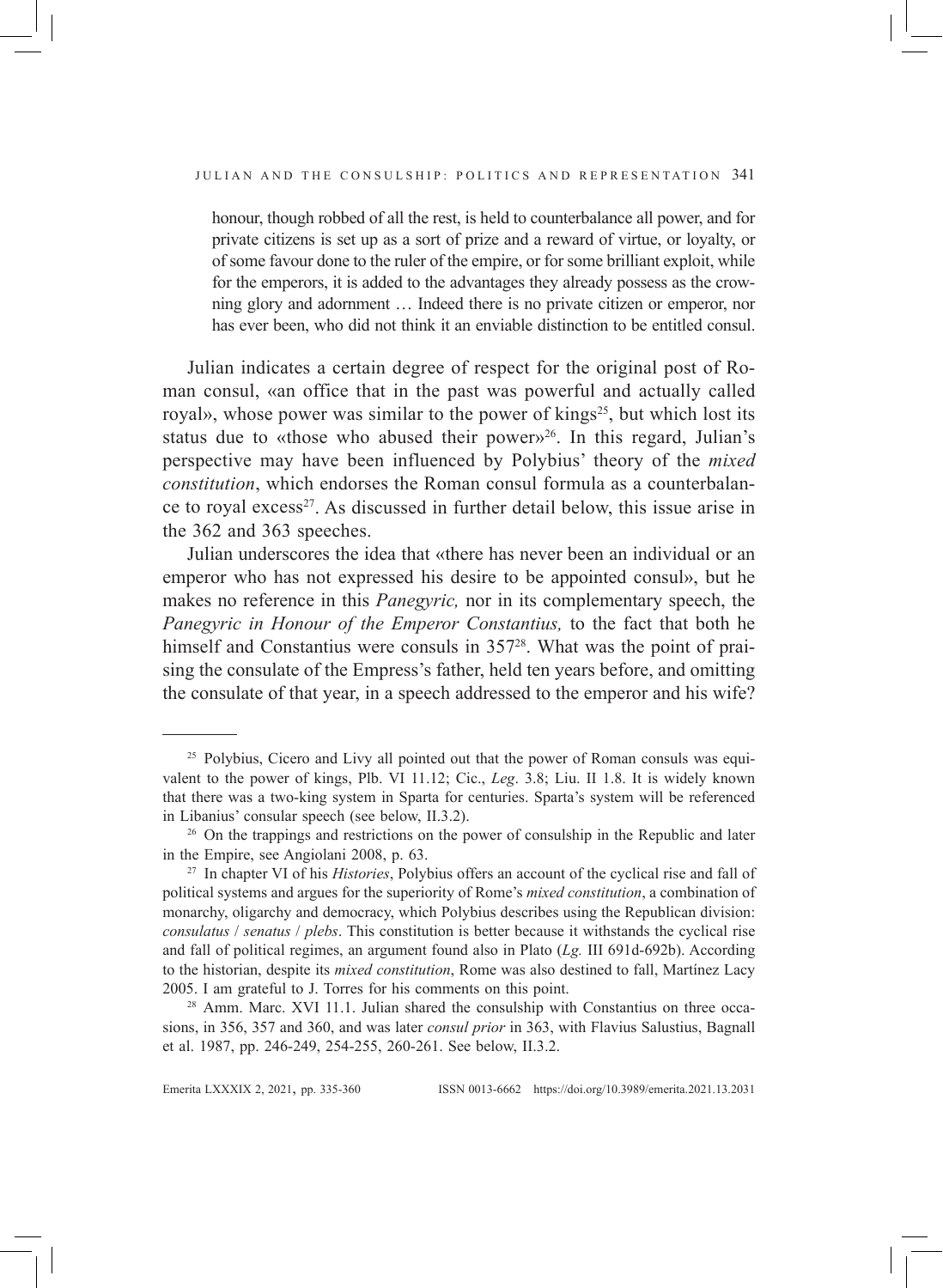This anomaly prompts the view that this passage may not originally been part of the *Panegyric in Honour of the Empress Eusebia* but be part of the one addressed to Constantius, *consul prior* that year, and bolsters the theory that both *Panegyrics* were re-written once Julian had become emperor<sup>29</sup>. According to this line of thinking, Julian omitted some parts and revised others so as to depict himself as having been less cooperative with or deferential to Emperor Constantius. Libanius' 363 speech (see below, II.3.2) sheds some light on the causes of Julian's silence concerning the time both he and Constantius held the post of consul.

### 2. *The appointment of consuls in 362*

In February 360, Julian's troops proclaimed him Augustus in Paris. A year later, Julian led the advance from his positions in Gaul towards the East in order to confront Constantius II. The sudden death of Constantius II in November 361 facilitated Julian's sole rule; on his deathbed, Constantius had named Julian his successor. The brevity of Julian's rule allowed for only two *processus consulares,* in 362 and 363*.* This section focuses on the first process by commenting on an enlightening text by Ammianus Marcellinus.

Julian appointed Claudius Mamertinus and General Flavius Nevitta consuls in  $362^{30}$ . Mamertinus was a civilian, probably a member of one the most distinguished families of Gaul in his day. In 360, Julian had named him *comes sacrarum largitionum*<sup>31</sup>*.* During his time in Sirmium, as the Caesar drew closer towards confrontation with Constantius, Mamertinus was appointed *praefectus praetorio per Illyricum*, and in December 361 the new emperor extended the prefecture governed by Mamertinus to include Italy and Africa<sup>32</sup>. Flavius Nevitta was a barbarian who had won significant victories in the 358 campaign in Gaul. In 361, Julian promoted him to the rank of *magister equitum* in the West. In 363 he would accompany Julian

<sup>&</sup>lt;sup>29</sup> The theory of revision proposed by Geffcken 1914 and Raeder 1932 with regard to *oratio* I, and Angiolani 2008 and James 2012 regarding *oratio* II, explored in García Ruiz 2015 in relation to both speeches, read as mutually complementary.

<sup>30</sup> Amm. Marc. XXII 7.1; cf. XXI 10.8, see *PLRE* I: *Mamertinus* 2, pp. 540-541 and *Nevitta,* pp. 626-627.

<sup>31</sup> *Pan. Lat*. III(11).1.4, Amm. Marc. XXI 18.1.

<sup>32</sup> Amm. Marc. XXVI 5.5.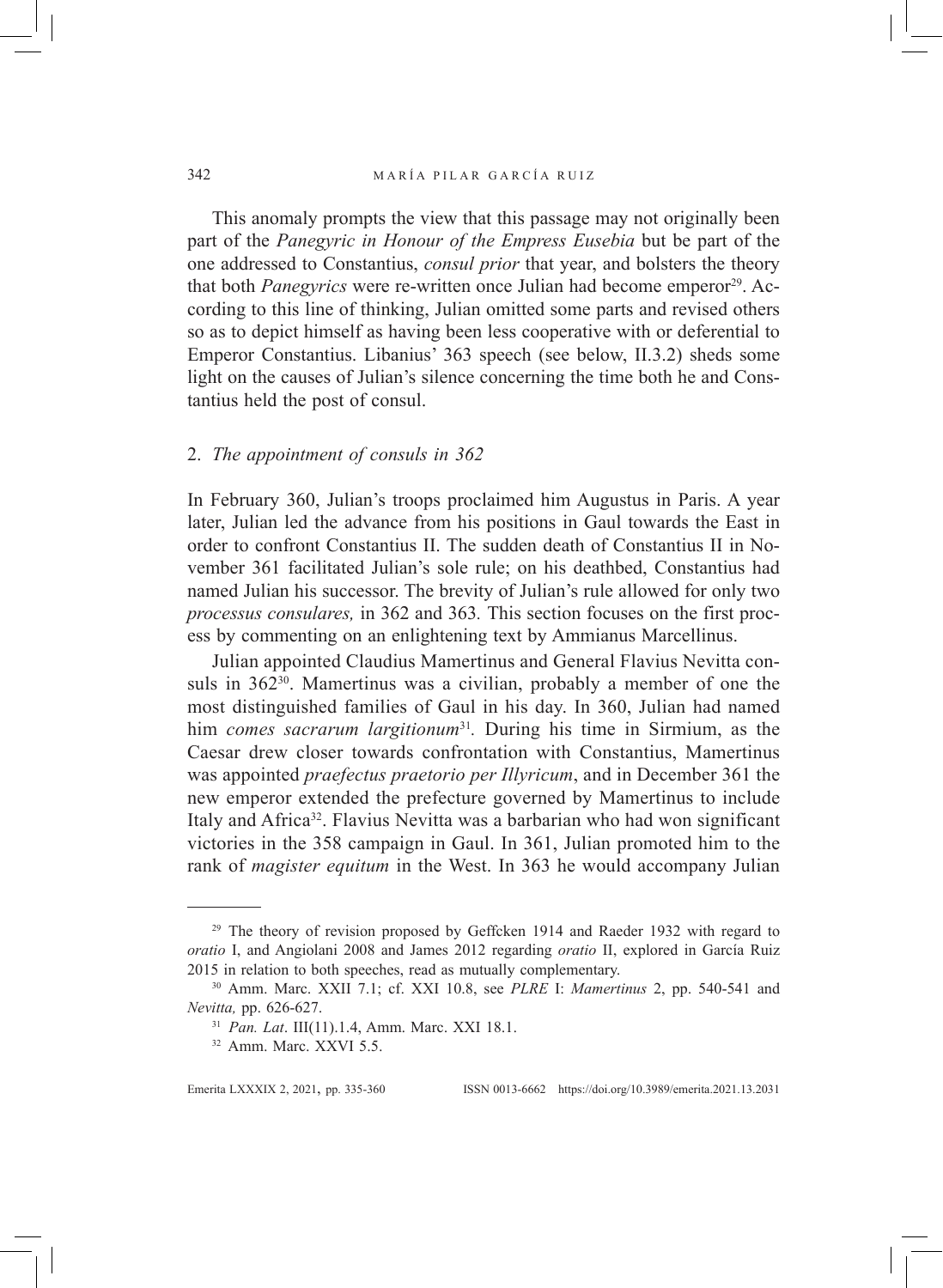again on the Persian expedition<sup>33</sup>. In the early days of Julian's reign, at the end of December 361, Mamertinus and Nevitta were two of the six judges of the Trials at Chalcedon entrusted with the task of purging Constantius II's supporters<sup>34</sup>. Both men, who were likely to have been pagans<sup>35</sup>, clearly enjoyed Julian's trust<sup>36</sup>. As he himself noted in the *Panegyric in Honour of the Empress Eusebia*, the concession of the consulship to prominent magistrates was «a sort of prize and a reward of virtue, or loyalty, or of some favour done to the ruler of the empire»<sup>37</sup>.

Nevertheless, Ammianus Marcellinus did not consider Nevitta worthy of the honour, both because of his barbarian origins and his lack of aptitude for the position. Ammianus says that in spring 361, as Julian began to come into conflict with Constantius, he wrote a letter to the Senate in Rome to request their support, in which he criticised Constantine as *nouator turbatorque priscarum legum et moris antiquitus recepti,* «an innovator and a disturber of the ancient laws and of customs received of old», for having appointed barbarians to the post of consul. Ammianus reproaches Julian for doing exactly what he had previously criticised Constantine for having done:

Then he passed on to abuse the memory of Constantine as an innovator and a disturber of the ancient laws and of customs received of old, openly charging that he was the very first to advance barbarians even to the rods and robes of consuls. In so doing he showed neither good taste nor consideration; for instead of avoiding a fault which he so bitterly censured, he himself soon afterwards joined to Mamertinus as colleague in the consulship Nevitta, a man neither in high birth, experience, nor renown comparable with those on whom Constantine had conferred the highest magistracy, but on the contrary uncultivated, somewhat boorish, and (what was more intolerable) cruel in his high office<sup>38</sup>.

<sup>33</sup> Amm. Marc. XVII 6.3; XXI 8.1, 3; XXIV 1.2; 4.13.

<sup>&</sup>lt;sup>34</sup> Amm. Marc. XXII 3. Particularly serious punishments were handed down to his predecessors, Taurus and Florentius, the consuls in 361, Amm. Marc. XXII 3.6.

<sup>35</sup> Mamertinus: *Pan. Lat.* III(11) 3.2; 23.4; 5; see Galletier 1955, 5. Neuita: Amm. Marc. XXV 5.2.

<sup>&</sup>lt;sup>36</sup> *Pan. Lat.* III(11) 4.5 and 10.3. Flavius Sallustius, the prefect of Gaul, also enjoyed his confidence, and was appointed *consul posterior* with Julian in 363, Sguaitamatti 2012, pp. 92-127, especially pp. 98, 113-114. See section II.3.2.

<sup>37</sup> Iul., *Or*. III 108a; cf. *Pan. Lat*. III(11) 17.3

<sup>38</sup> Translation from Rolfe 1935-1939. Amm. Marc. XXI 10.8: *Tunc et memoriam Constantini ut nouatoris turbatorisque priscarum legum et moris antiquitus recepti uexauit, eum*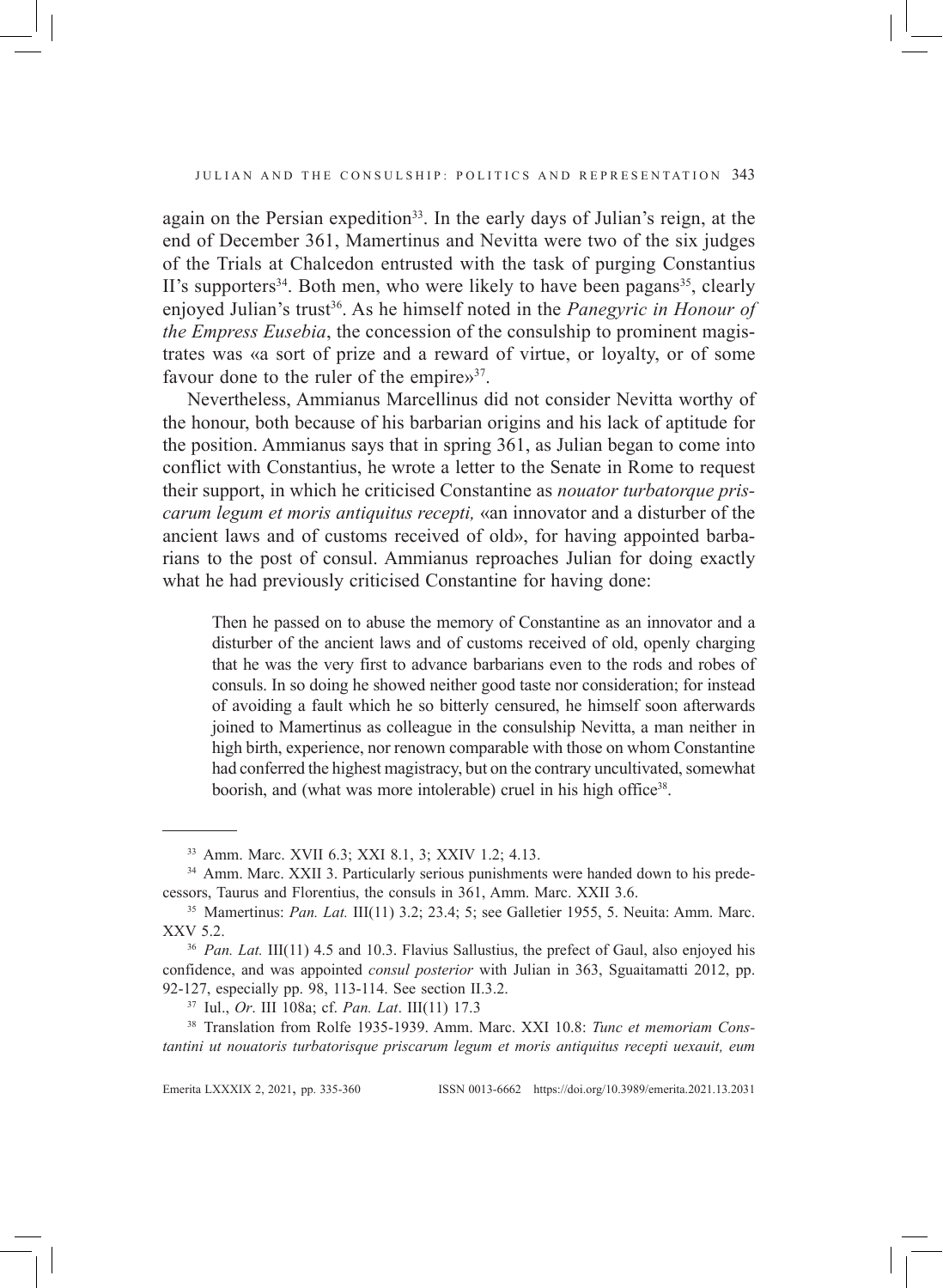This text is controversial because Constantine never appointed a barbarian to the consulship. It would appear that Ammianus misunderstood Julian's words addressed to the Roman Senate<sup>39</sup>. Barnes argues that Julian used the term *barbarian* to mean 'non-Hellenic'40. There is no doubt that a clear dichotomy is made between Hellenes and Christians<sup>41</sup> in Julian's work, which Gregory of Nazianzus critiqued on the grounds that Julian had appropriated the *paideia* and deprived Christians of it<sup>42</sup>, excluding them not only from cultural events but also from assemblies and tribunals<sup>43</sup>. In light of this interpretation, therefore, Julian describes Constantine as *nouator turbatorque priscarum legum et moris antiquitus recepti* because he appointed Christians to high-ranking magistrate positions —in particular, to the consulate—. The passage sheds light on how Julian interpreted the protection of laws and customs: Constantine had destroyed traditional Roman values by appointing Christians to the consulship, while he himself defended them by naming a barbarian to it. Perhaps Ammianus did in fact understand Julian's perspective, but what he called into question was his interpretation of Roman tradition.

## 3. *The consular speeches of 362 and 363*

The speeches which survive from the 362 and 363 *processus consulares* were delivered by the consul Claudius Mamertinus and the orator Libanius, respectively44. The fact that both contain significant allusions to the rise and fall of the Republican consulship in Rome is of particular interest for the purposes

<sup>43</sup> Gr. Naz., *Or*. IV 96 (M.35.629).

*aperte incusans, quod barbaros omnium primus ad usque fasces auxerat et trabeas consulares, insulse nimirum et leuiter, qui cum uitare deberet id quod infestius obiurgauit, breui postea Mamertino in consulatu iunxit Neuittam nec splendore nec usu nec gloria horum similem, quibus magistratum amplissimum detulerat Constantinus: contra inconsummatum et subagrestem et, quod minus erat ferendum, celsa in potestate crudelem*, see also XXI 12.25.

<sup>&</sup>lt;sup>39</sup> See Den Boeft et al. 1991, pp. 144-145 for a detailed discussion of different interpretations of this passage.

<sup>40</sup> Barnes 1992, p. 9.

<sup>41</sup> Iul., *Ep.* 84a.429c, 430d; 114.437C.

<sup>42</sup> Gr. Naz., *Or*. IV 5, 95-109 (M.35.536, 623-646).

<sup>44</sup> On these speeches as «informal communications from the court», see Wiemer 1995, p. 166 (Libanius) and García Ruiz 2008, pp. 150-151 (Mamertinus), which does not deny that the speakers had their own agendas and criteria, a matter that would need a separate study.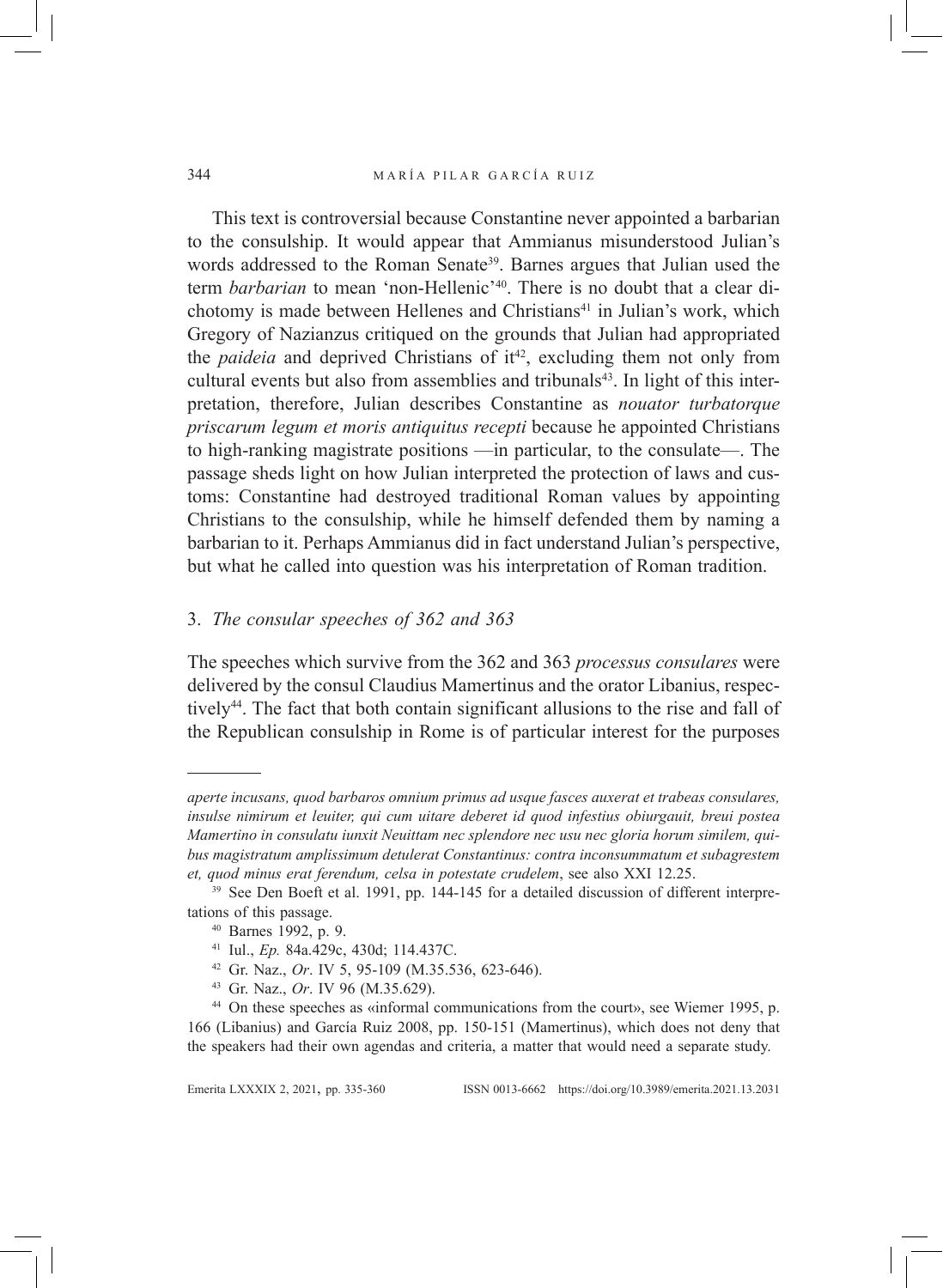of the paper. This perspective is not found in other consular panegyrics of the same period.

### 3.1. *Claudius Mamertinus'* gratiarum actio

The speech was delivered on the beginning of the consular year, 1 January 36245. The speaker and consul *prior* was the son or grandson of Mamertinus *maior* to whom two speeches in honour of Maximianus (in 289 and 291) are attributed<sup>46</sup>. Claudius Mamertinus was an expert orator educated in the schools of Gaul.

Mamertinus addresses the consulship first as a personal issue, as a longcoveted distinction (2.2, 15-18). It is striking that in order to extol the fact that Julian had granted him this office, he denounces the old system whereby consuls were selected at the end of the Republic (16, 19.1-2), linking it to the flattery and corruption of the members of the court at that time, the reign of Constantius II (19.3-5).

The speaker also devotes an extensive section of his praise of the emperor to recounting in detail Julian's behaviour towards the new *consules* during the ceremony on that day<sup>47</sup>: *hic ipse, hic inquam ipse dies praebuit ciuilis animi satis clara documenta*, «This very day, I repeat, this very day has offered clear enough proofs of his courteous spirit» (28.1). *Ciuilitas* was a typically Roman virtue, which, from Pliny's *Panegyric in Praise of Trajan* onwards, became a byword for the description of any emperor or magistrate who showed himself to be kind and approachable to his subjects, the Republican tradition and the Senate<sup>48</sup>.

In contrast to the formalities introduced by Diocletian and retained by Constantine and his descendants, the new emperor did not accept the *adoratio* or προσκύνησις, but greeted the new consuls by kissing them and shaking their hands (28.3-5), as was customary in the Republic and the early days of

<sup>45</sup> García Ruiz 2006 edition, English translation from Nixon-Rodgers 1994.

<sup>46</sup> *Mamertinus maior* was probably *magister memoriae* (private secretary) to Maximianus, Rees 2002, pp. 193-204; De Trizio 2009, pp. 11-13.

<sup>47</sup> *Pan. Lat.* III(11) 28-30.

<sup>48</sup> *Pan. Lat.* III(11) 28.1. On the origin and development of the meaning of *ciuilis* from the second to the fourth century, see Scivoletto 1970; Lana 1972, especially p. 486, n. 1; Wallace-Hadrill 1982; Pisapia 1997.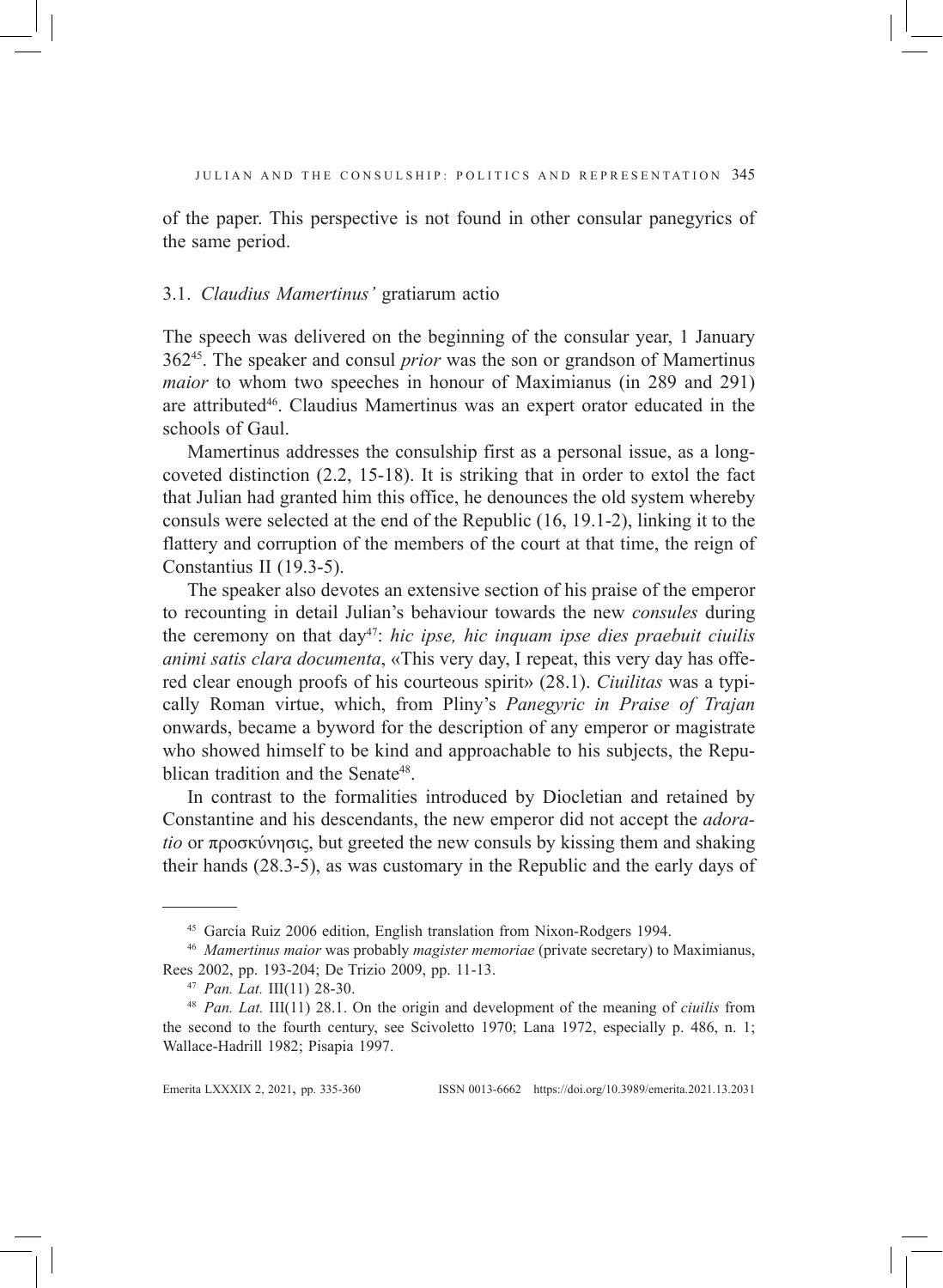the Empire<sup>49</sup>. According to tradition, the consuls would preside over the Senate that day, so the emperor asked them where they had to go. Mamertinus and his colleague replied that the cortege would process to the Senate, where Mamertinus' speech was delivered (29.4). Julian accompanied the consuls on foot, in the midst of the crowd of senators, escorted by lictors, while the consuls were brought there in litters (30.2).

The speaker points out that Julian and his consuls were wearing the *toga praetexta* (29.5):

So he instantly offers himself as companion and walks along protected on either side by consuls clothed in the toga praetexta in the kind and color of his own dress not much different from his magistrates<sup>50</sup>.

Throughout the fourth century, the robes worn in the *processus consularis* by both consul and emperor were the *trabea* or *palmata vestis*, a toga and purple tunic, richly decorated with lavish scenes embroidered in gold $51$ . However, Julian and his consuls used the white *toga praetexta* with red trimming worn by Roman senators and magistrates on special public occasions.

At the first public event after the funeral for his predecessor, Julian changed the ceremonies and the vestments for the occasion, following the customs of the Republic or the early days of the Empire. Thus, he illustrated in a very graphic way his style as a ruler —a ruler who aimed to comply with the law and ancient traditions<sup>52</sup>, even those that had fallen into disuse53—. These changes evince Julian's attitude of *ciuilis*, in marked contrast to the arrogance of his predecessors, a remark directed most likely at Constantius II (30.3):

<sup>49</sup> Plin., *Pan*. 23.1, 24.2, 71.1, cf. Tac., *Agr*. 40.3.

<sup>50</sup> *Itaque comitem se statim praebet et utrumque latus consulibus praetextatis tectus incedit, non multum differens a magistratibus suis et genere et colore uestitus*.

<sup>&</sup>lt;sup>51</sup> Schuppe 1937; purple became the defining characteristic of imperial status in Late Antiquity, Torres 2021.

 $52$  In this regard, Ammianus offers an anecdote: he tells of how that same day Julian fined himself ten pounds of gold for having been mistaken in the jurisdiction he claimed as his own (Amm. Marc. XXII 7.2).

<sup>53</sup> Consuls in Late Antiquity did not exercise these functions although they were granted to them, *RE* IV s.u. *consul* III, 1133.43-1138.10.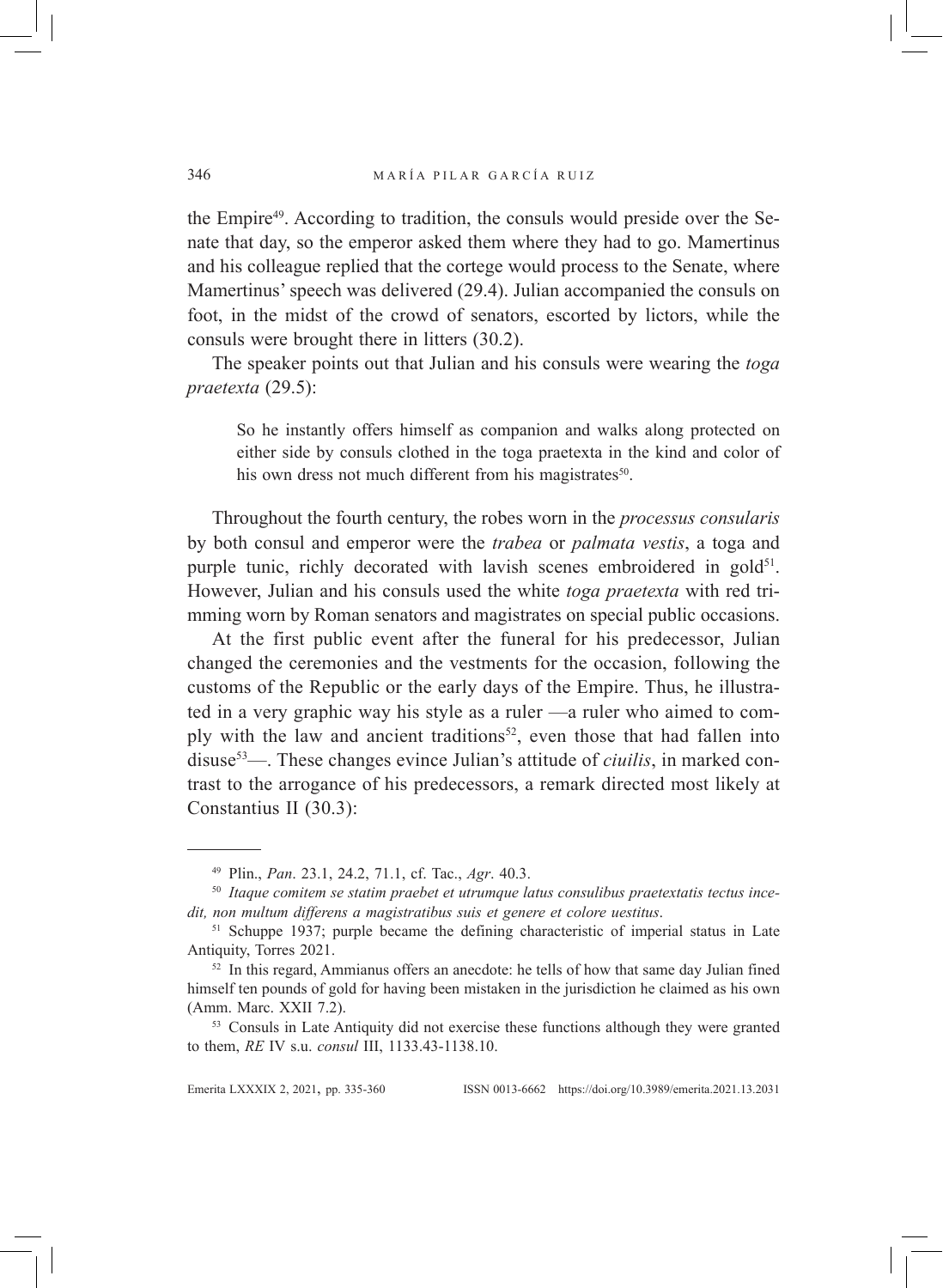Will anyone believe this who not long ago observed the haughtiness of those who wore the purple? Who conferred honors upon their friends only that they not be despised as dishonored<sup>54</sup>.

Although the speaker emphasized the enthusiasm that this approach prompted among the crowd (29.1-3), it seems that this peculiar ceremony also provoked some astonishment. According to Ammianus, Julian going on foot among the senators during the *processus consularis* was criticised by some as affected and cheap, beneath him and his status as emperor<sup>55</sup>.

To round off his account of consular ceremonies, Mamertinus compares Julian's ascent to power and the first consulate of his reign in 362 with the early days of the Roman Republic (30.3-4):

Will anyone believe that the ancient freedom of former ages has been given back to the republic after such a long time? I do not think that the consulship of Lucius Brutus and Publius Valerius, who were the first to preside over the citizens with annual power after the kings were expelled, is to be preferred to ours. Each of the two was beneficial to the public good, each beneficial to the Roman State, each remarkable for marking the beginnings of better conditions; but each one has something special. They accepted their consular power through the people, we received it through Julian. In their year freedom came into being, in ours it was restored<sup>56</sup>.

<sup>56</sup> *Credet aliquis tanto post ueterem illam priscorum temporum libertatem rei publicae redditam? Neque enim ego Lucii Bruti et Publii Valerii, qui primi exactis regibus potestate annua ciuibus praefuerunt, consulatum nostro anteponendum puto*. *Vterque bono publico, uterque Romanae rei publicae salutaris, uterque insignis principiis commodorum; sed habet aliquid unusquisque praecipuum. Illi consularem potestatem per populum acceperunt, nos per Iulianum recepimus. Illorum anno libertas orta est, nostro restituta.* 

Emerita LXXXIx 2, 2021, pp. 335-360 ISSN 0013-6662 https://doi.org/10.3989/emerita.2021.13.2031

<sup>54</sup> *Credet hoc aliquis qui illa purpuratorum uidit paulo ante fastidia? — qui ideo tantum honorem in suos ne inhonores contemnerent conferebant*. Ammianus, based on Mamertinus, points to the contrast between the consular processes: *Constantius superbus* on his solemn entry into Rome wearing the consular robes, Amm. Marc. XVI 10.12 and *Julianus ciuilis* in Constantinople (XXIII 1.1). On interpretations of these passages, see Neri 1984, p. 68; Ross 2021 and Jussen 2021.

<sup>55</sup> Amm. Marc. XXII 7.1. *humilior princeps uisus est, in officio pedibus gradiendo cum honoratis, quod laudabant alii, quidam ut adfectatum et uile carpebant.* Ammianus appears to be echoing the view of the Roman senator and proconsul *Achaiae* Praetextatus, Amm. Marc. XXII 7.6, *PLRE I* Vettius Agorius Praetextatus 1, pp. 722-724.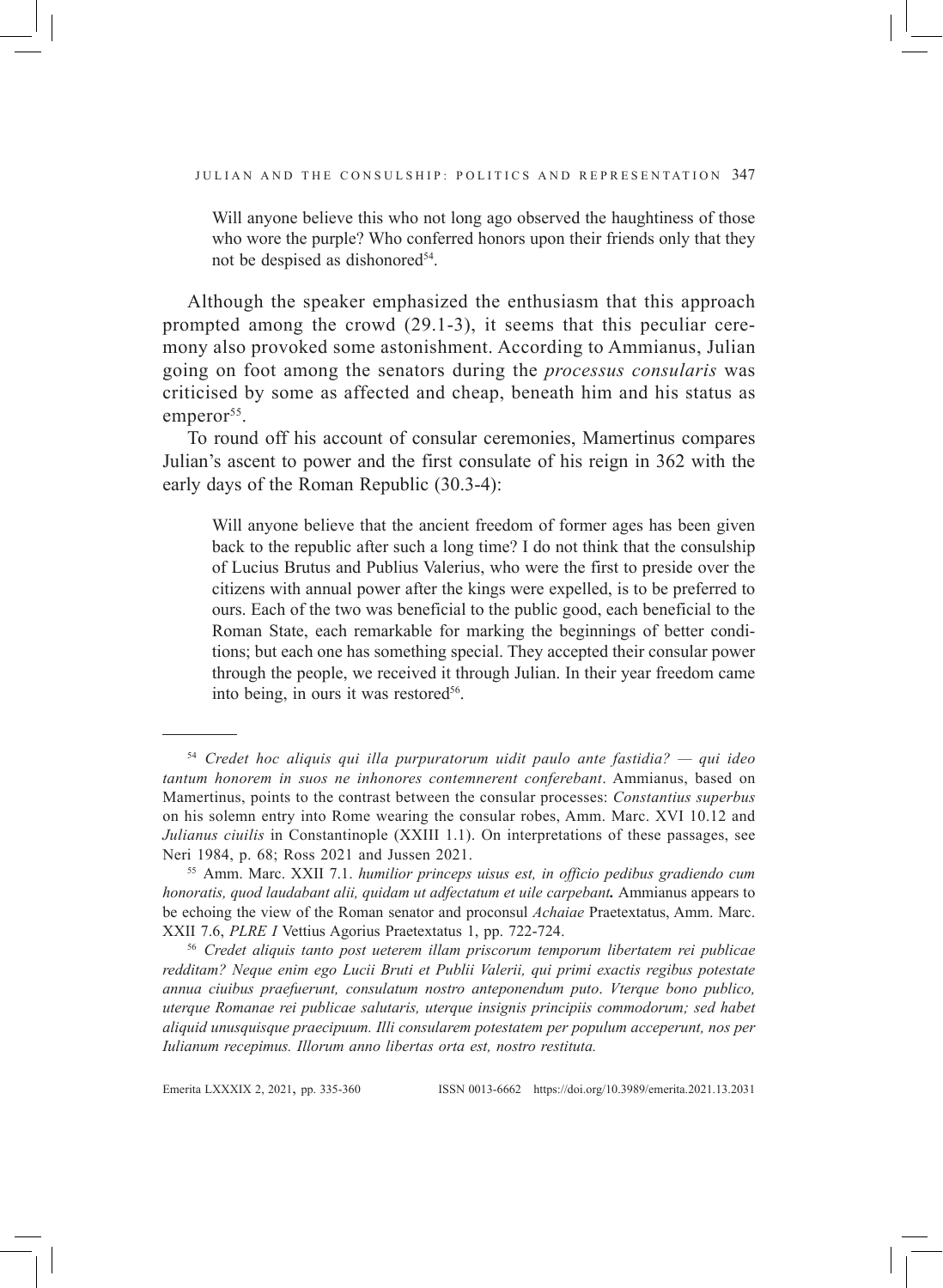In his concluding remarks, Mamertinus draws a comparison based on political affinity between Julian and the first consuls because in both cases and times freedom was restored in the wake of an overweening monarchy $57$ . References to the Republic are unusually prevalent in both the account of Julian's attitude during the ceremonies and the new consul's speech. Mamertinus' text evinces a sense of appreciation for the ancient Roman consulship as a political system in which rulers are subject to the law and observe the traditions. The overall impression amounts to a critique of the ruling style of previous emperors and, in particular, the rule of Julian's cousin Constantius<sup>58</sup>.

### 3.2. *Libanius' speech to Julian Consul*

The next speech on consulship<sup>59</sup> was delivered the following year, on 1 January 363. The new consuls were Emperor Julian and his friend Flavius Sallustius, *praefectus praetorio Galliarum* from 361 to 363<sup>60</sup>. This was Julian's fourth appointment to the consulate, and the first and only time he was *consul prior*<sup>61</sup>. Two other speeches were made at the ceremony, one in Latin<sup>62</sup>, the other in Greek<sup>63</sup>.

The circumstances were very different to the previous year. Julian had left Constantinople in June 362 and moved to Antioch, intending to make the latter city the imperial capital, where he could implement his ideas about the State

<sup>57</sup> *Libertas* and consulship, *libertas* and ruler are two classical binaries in Latin historiography. With regard to the first consuls, see Tac., *Ann.* I 1: *Vrbem Romam a principio reges habuere; libertatem et consulatum L. Brutus instituit*. With regard to the Principate, Augustus asserted himself as guardian and guarantor of freedom because he had overcome the domination of the civil factions, *Mon. Anc*. 1: *rem publicam a dominatione factionis oppressam in libertatem uindicaui*. See Wirszubski 2009, pp. 1-6, 97-123*.*

<sup>58</sup> A few months before, Julian had sharply criticised him, calling him a tyrant in the *Letter to the Athenians*, Iul., *ad Ath*. 279b-280d.

<sup>59</sup> Förster's 1904 edition, Norman's 1969 translation.

<sup>60</sup> Flavius Sallustius 5, PPO Galliarum 361-3, cos. 363, *PLRE* I, pp. 797-798.

<sup>61</sup> Amm. Marc. XXIII 1.1.

<sup>62</sup> The Latin speaker was probably *Latinus Alcimus Aletius* from Bordeaux; Aus., *Prof*. 2 discusses him and relates him to Julian, Sallustius and the consulship, *PLRE* I Alethius 2.

<sup>&</sup>lt;sup>63</sup> According to Libanius, the first was a minor success, and the Greek speaker performed like an incompetent fool; Lib., *Or*. I 127-128, Wiemer 1995, p. 154, n. 18.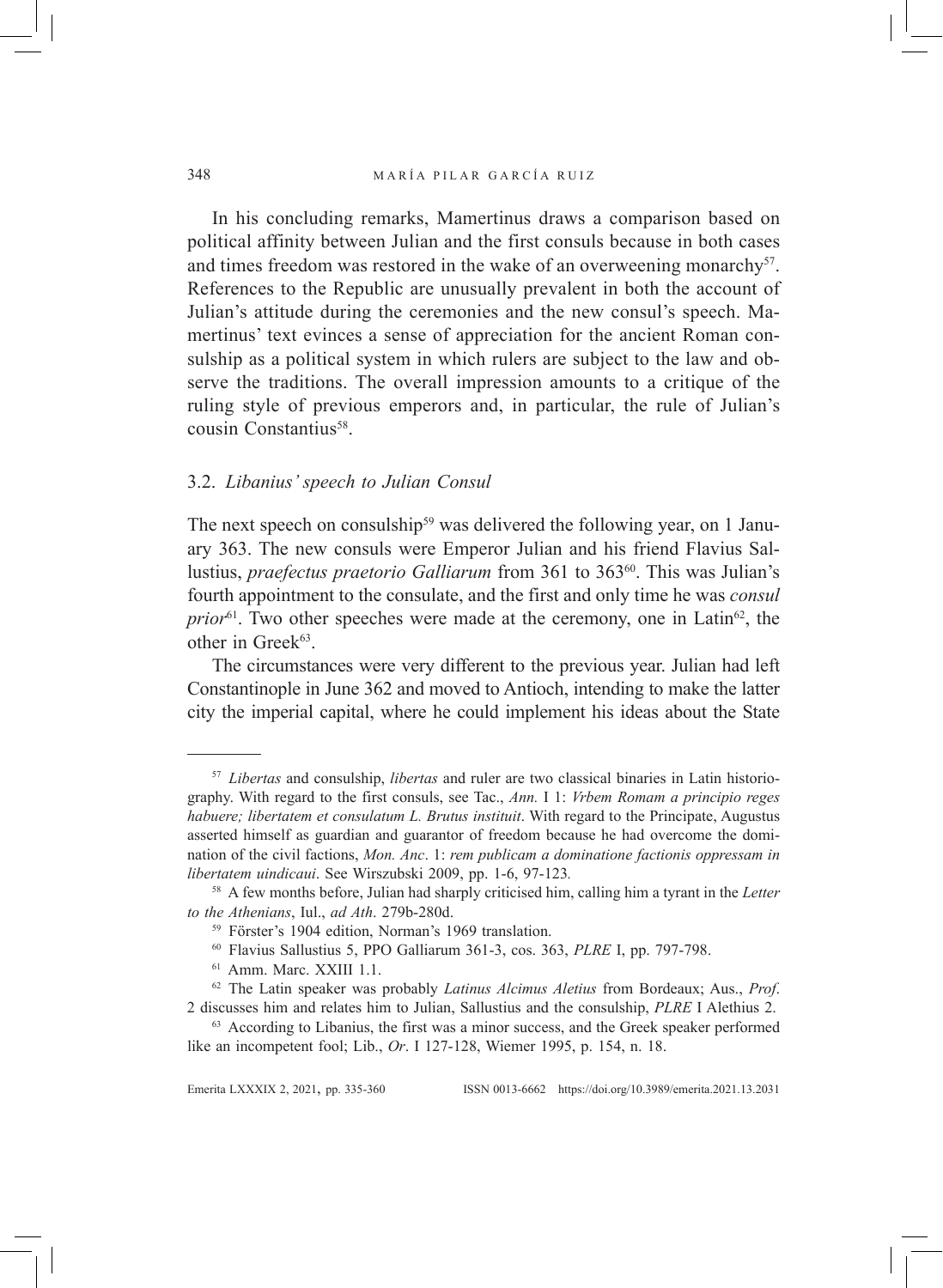and the new paganism $64$ . However, his hopes were put to serious test: the shortage of food caused by the massive presence of troops in the city preparing for the Persian campaign, market speculation on basic and luxury goods, as well as growing tensions with the Christians, aggravated by the episode at the temple of Daphne<sup>65</sup>, led to increasing social discontent<sup>66</sup>. None of these problems are mentioned in the *hypaton*, a celebratory speech devoted to extolling Julian's character and consulship. As regards the ceremonies themselves, the fact that sacrifices were offered in the temples of *Tyche* and *Zeus Philios* would have stood in marked contrast to previous consular processes<sup>67</sup>.

At the time, Libanius was the most famous Greek orator in Antioch, and probably throughout the Eastern area of the empire. Like Julian, he was a staunch supporter of the *paideia* and Greek culture, although he disagreed from the emperor on other matters<sup>68</sup>. As an experienced orator, Libanius knew what subjects and strategies to deploy to please the emperor<sup>69</sup>. His speech was a great success: «Julian was so enraptured by this performance oration that he lost control of himself, jumped up from his seat, and flung out his arms to unfurl his cloak»<sup>70</sup>. Shaking out one's toga was a traditional gesture whereby people in authority could demonstrate approval for an orator's performance<sup>71</sup>. Julian insisted the speaker publish the speech immediately and followed its revision<sup>72</sup>.

<sup>69</sup> Libanius had won Julian's trust to such an extent that, on this occasion, he had access to the reports written by Julian himself on the campaigns in Gaul (cf. Lib., *Or*. XIII 25).

<sup>72</sup> Lib., *Ep*. 785, January-February 363; Wiemer 1995, p. 166.

Emerita LXXXIx 2, 2021, pp. 335-360 ISSN 0013-6662 https://doi.org/10.3989/emerita.2021.13.2031

<sup>64</sup> Lib., *Or*. XV 52: «he intended to make it a city of marble».

<sup>65</sup> Iul., *Mis.* 364A, 366C; Amm. Marc. XXII 13.1-3; Gleason 1986, pp. 109-110.

<sup>66</sup> Just two days later, 3 January, a few young men openly mocked the emperor in satirical verses spoken in the public square. Julian wrote a sharp critique of the people of Antioch in response, the *Misopogon,* imposed a number of sanctions as punishment, and decided to leave the city on his return from the Persian campaign.

<sup>67</sup> Amm. Marc. XXIII 1.6; Iul., *Mis*. 346b-c; Lib., *Or*. XV 79; Gleason 1986, p. 108.

<sup>68</sup> He was not one of the group of intellectuals who followed the religious sacrifices and practices of the emperor, Lib., *Or.* I 119, 121-123, nor did he approve of the campaign against the Persians, Lib., *Or.* XVII 19-20, XVIII 164.

<sup>&</sup>lt;sup>70</sup> Lib., *Or.* I 129.<br><sup>71</sup> In Athens, in 330, the young Proheresius gave an outstanding speech before the proconsul, who shook out his toga as a sign of praise and mark of the learned man, Eun., *VS* 484, Brown 1992, pp. 44-45; also Philostratus, *VS* 626 (Caracalla). I am grateful to Alex Petkas for providing me with this reference.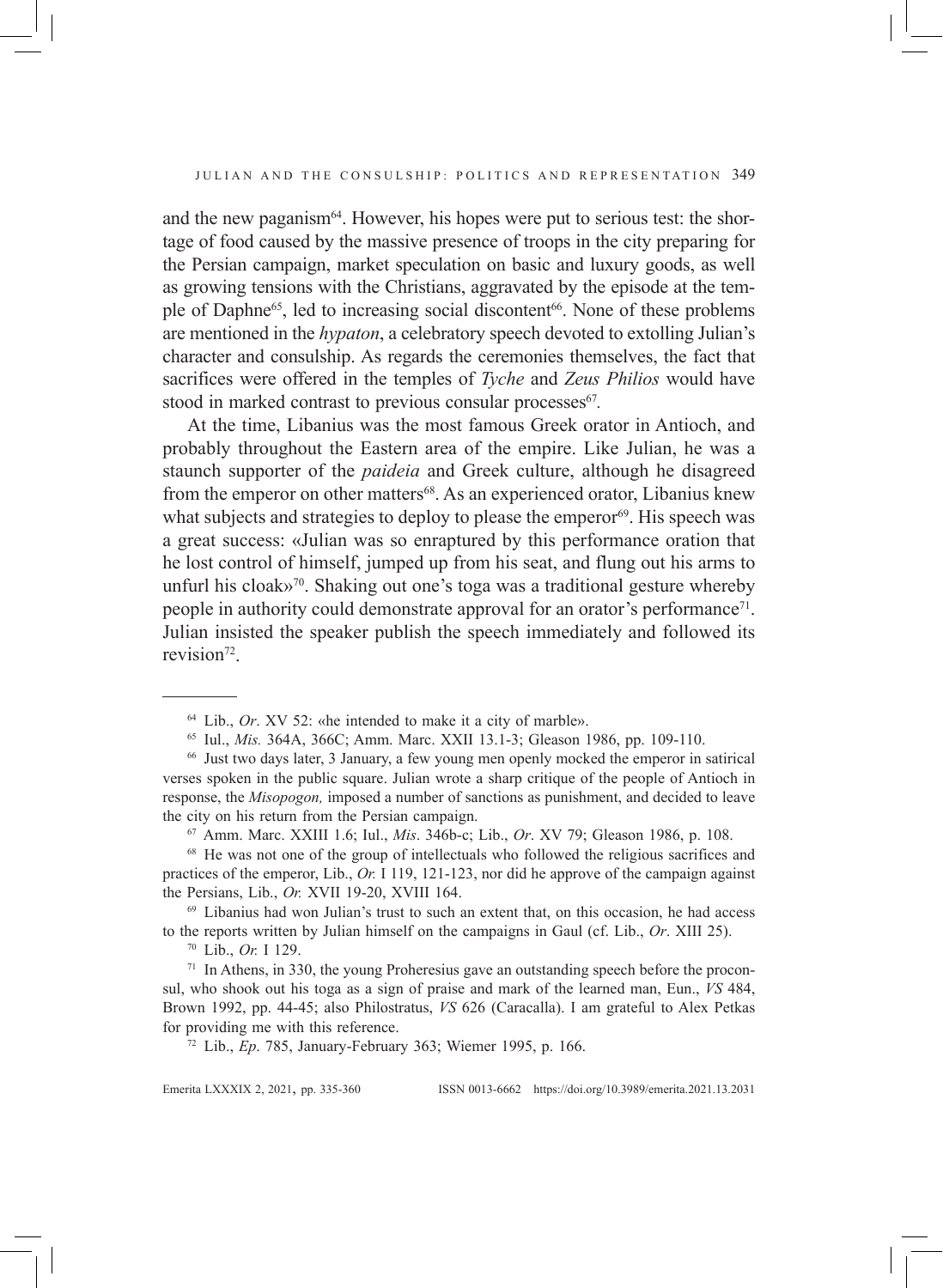Consulship is a significant issue throughout the speech. At the beginning, Libanius rejoices at the sight of Julian dressed as consul, that is, in the *toga picta* and the other attributes, which confirms the conclusion that the wearing of the *toga praetexta* in the 362 ceremonies was an isolated behaviour<sup>73</sup>.

Libanius devotes an extensive *excursus* to the consulship (7-25), a unique occurrence in his work, given that as a firm defender of Greek culture he tended to avoid any reference to the culture and history of Rome74; indeed, he accounted for this approach by ascribing it to the «rules of rhetoric»75. The digression may be divided into two parts. The first part (7-18) deals with the origin and development of consulship (12.8):

The early kings gradually overstepped the bounds of their royal power and diverted their constitutional monarchy into a tyrannical oppression. Then the city, in her love of liberty, though readily accepting the direction of a legitimate ruler, refused to endure the caprice of a master, and so she expelled that harsh, arrogant, brutal Superbus.

Like Mamertinus<sup>76</sup>, Libanius notes that the corruption of the first kings of Rome led to tyranny and draws a sharp contrast between the freedom enjoyed by the people of his time and their subjugation during the arrogant rule of the previous monarch, although no explicit reference is made to Constantius. The Greek orator also states that the consulship originated in Sparta (12.8):

In quest of some protection for her independence, the Senate followed a precedent set forth by Sparta and entrusted to two annually elected generals the command of the troops, giving them the honorific title of 'consuls' … Events proceeded in the manner I have described until monarchy was re-established and resumed its rightful place. As to the way in which this occurred, it is no part of the present occasion to relate. But the monarchy divested the consuls of their military command, reserving it for itself for the future and making the office a civilian one.

<sup>73</sup> Lib., *Or.* XII 1. In another speech, Libanius says that Julian wore the royal purple, but he pays not particular attention to that fact, Lib., *Or.* XVIII 191.

 $74$  Libanius avoids any reference to Latin culture and language, and even boasts of having no knowledge of the latter, Lib., *Or.* I 121.

<sup>75</sup> Lib., *Or.* XII 7.

<sup>76</sup> *Pan. Lat*. III(11) 30.3.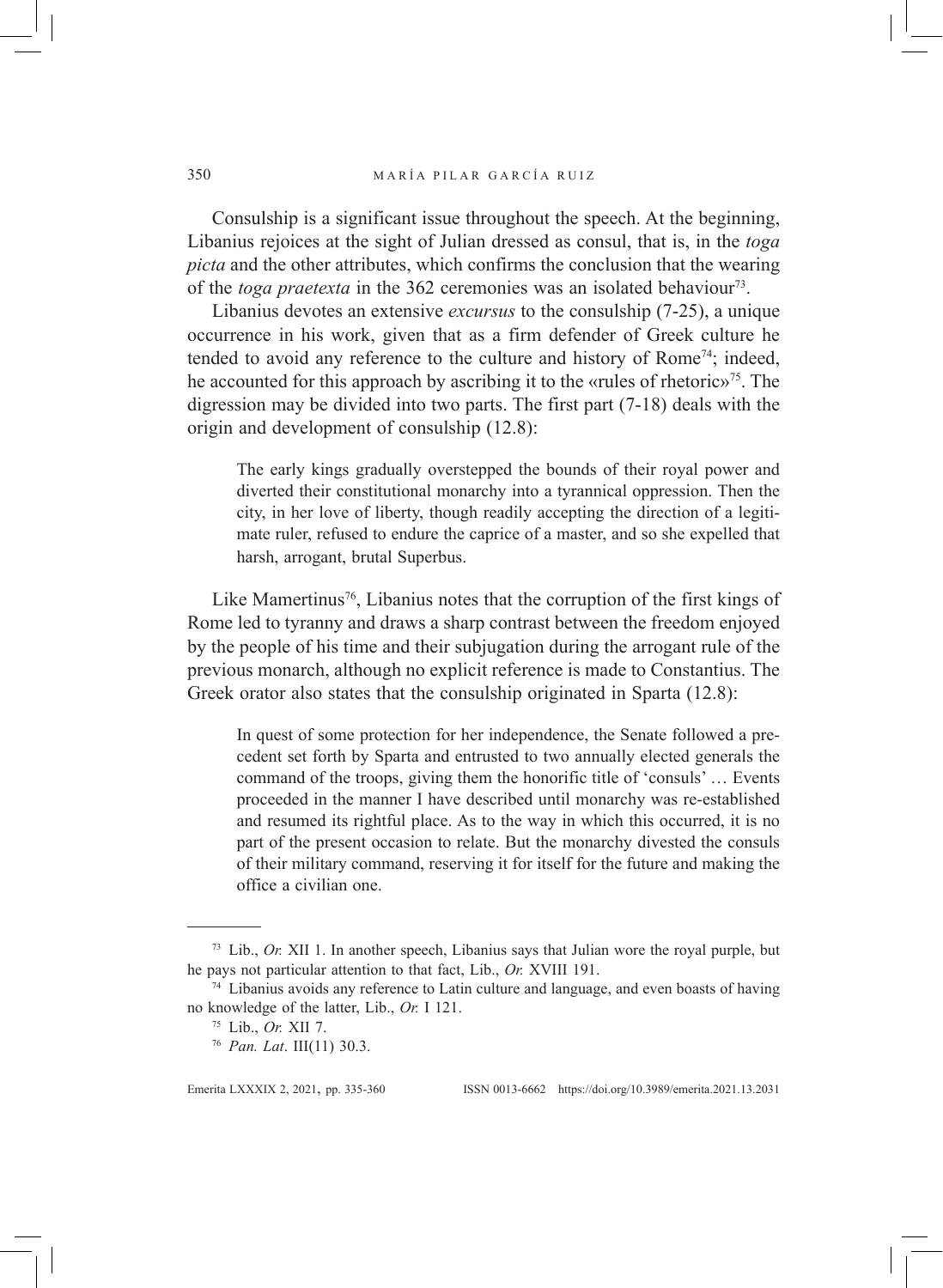Likely Libanius drew on the work of Dionysius of Halicarnassus in his account of the fall of the Roman monarchy<sup>77</sup>. Not only did the latter discuss the Spartan origin of the consulate, he also referred to the accountability of magistrates, which Libanius addresses shortly after (24-25).

In the second part of the *excursus* (19-25), Libanius reflects on what type of monarch deserves to receive such honour (20-21):

I believe that the man who governs the world with the skill of an emperor and strengthens the fortunes of Rome while crushing her enemies, who makes Romans to rejoice and gives their foes cause to mourn, who preserves good institutions and mends the bad, such a man deserves to hold this office and gains the reward of immortal fame, as did Theseus, Peleus, Palamedes and all who were exponents of virtue. But whoever brings his people's fortunes low, while swelling the success of his foes, who has trained them to victory and himself to defeat, such as he should, in my opinion, not just refrain from aspiring to the fame that the consulship gives, but should damn with hatred the inventors of writing, for they pick upon troubles past, retain them and deny them the oblivion of time.

An emperor must meet two conditions to be worthy of consulship: to exercise fair government and fight bravely against enemies. The passage makes an implicit comparison between Julian and his predecessor, Constantius. Julian was eager to confront the Persians78, unlike Constantius, who would have preferred to appease and work with his enemies; a stance for which Julian reproached him, and a critique which Libanius himself echoes elsewhere in his speech<sup>79</sup>. A ruler «who preserves good institutions and mends the bad» is likewise worthy of being named consul. This observation mirrors the Julian ideal of a ruler subject to the law, in marked contrast to the sovereign who presents himself as the living law. At the same time, the orator later refines this position by saying that Julian's fate is beyond the authority of men, that he is accountable only to the gods (20, 24-25), a redefinition that reflects the theocratic line of thought Julian followed as Augustus<sup>80</sup>.

<sup>77</sup> D. H. IV 72-76, especially 73.4 and 74.2-5 (speech by Brutus); Rivolta 1987, pp. 28-29. In fact, the Spartan model comprised two kings with identical powers; there was no interest here, however, in proposing two emperors with the same status and situation.

<sup>78</sup> As noted above (n. 68), Libanius was not in favour of the campaign against the Persians.

<sup>79</sup> Iul., *ad. Ath.* 279a; Lib., *Or*. XII 49.

<sup>80</sup> Wiemer 1995, pp. 168-169.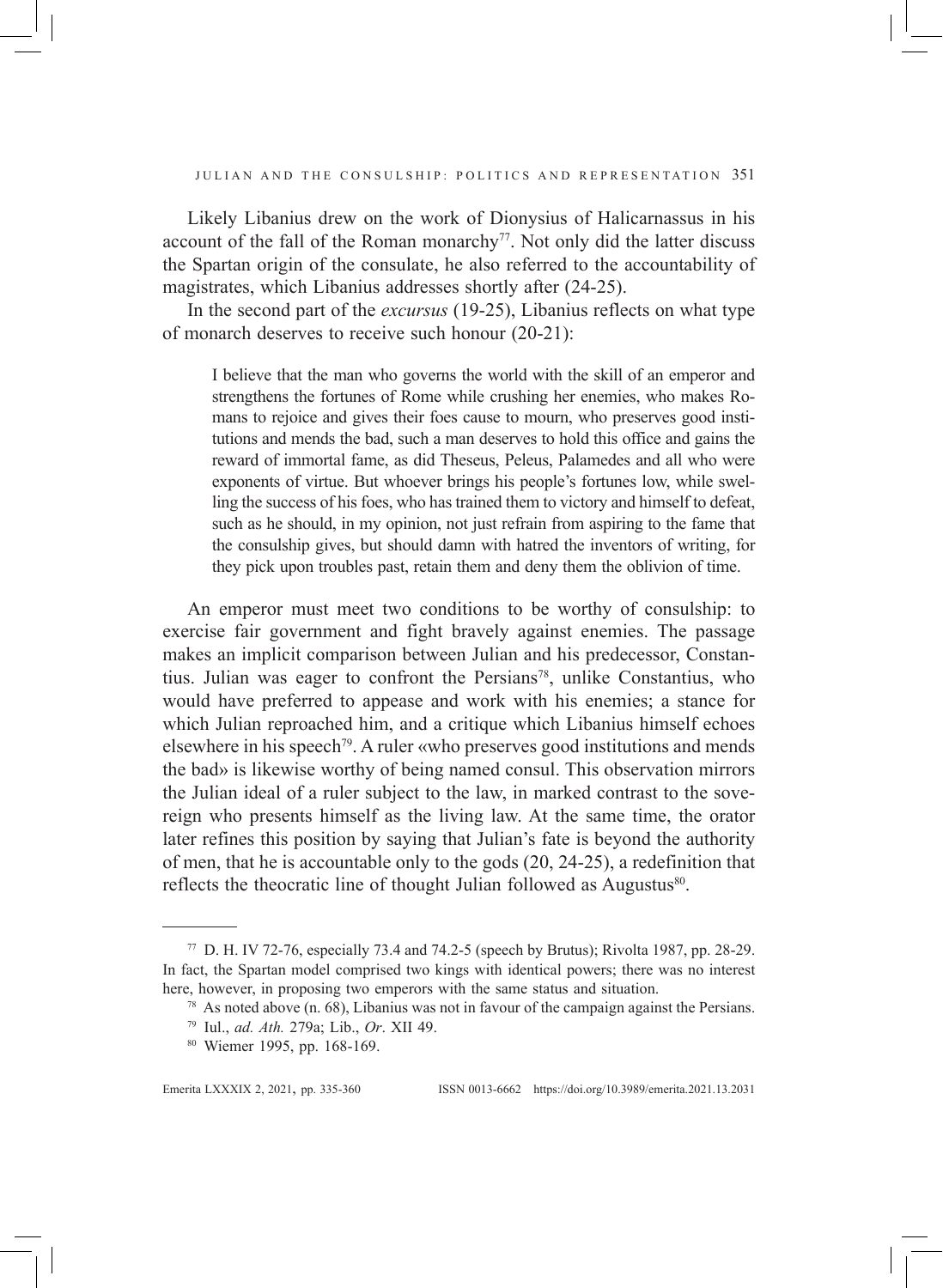Libanius complains that some are not worthy of the eternal memory associated with the consulship. This furious lament may be read in this context as meaning that Constantius had achieved a reputation he did not deserve. Therefore, this section may cast light on the *excursus* in the *Panegyric in Honour of the Empress Eusebia*. Motivated by his desire to refrain Constantius' fame, Julian removed any mention of his own and Constantius' consulates.

Having concluded this *excursus*, the orator goes on to deliver the speech as such, setting out Julian's achievements and virtues during his reign as Caesar and defending him from the charge of usurpation (26-68), noting that when Julian proved victorious in the campaign against the Persians, a new age of prosperity would dawn for the Empire (69-95).

The topic of the consulship is addressed again in the epilogue, where the fact that the emperor had chosen as fellow consul a *priuatus*, someone who was not a member of the imperial family, is presented as worthy of praise (96-97):

For his generous and noble character is further demonstrated by his choice as colleague of a man of far lower station, and by his refusal either to avoid the office because he has no peer, or, out of desire for it, to nominate a peer to himself before it was right and proper to do so. In any case, Xanthus, that immortal steed, did not disdain his team-mate Pedasus<sup>81</sup>; and besides this example, we know that Athena and Diomedes rode in the same chariot, «a dread goddess and a goodly man»82.

The appointment to the consulate of a *priuatus* distinguished Julian from Constantius, who had not deigned to share it with someone alien to the imperial dynasty. Although he praised the gesture, Libanius did not read it as a sign of *ciuilis animus*<sup>83</sup>; he speaks, rather, of γενναιότης, 'nobility', and μεγαλοψυχία, 'magnanimity', and compares Julian to immortal beings in Greek mythology who were not ashamed to include mortal men among their company. Libanius emphasizes the distance between the emperor and his fellow consul, «who is inferior in position». These views reflect Liba-

<sup>81</sup> Cf. Hom., *Il*. XVI 148-154.

<sup>82</sup> Cf. Hom., *Il*. V 837-839.

<sup>83</sup> See the comment on III(11)*.*30.3 in II 3.1 and Amm. Marc. XXIII 1.1; Neri 1984; Den Boeft et al. 1998, pp. 3-4.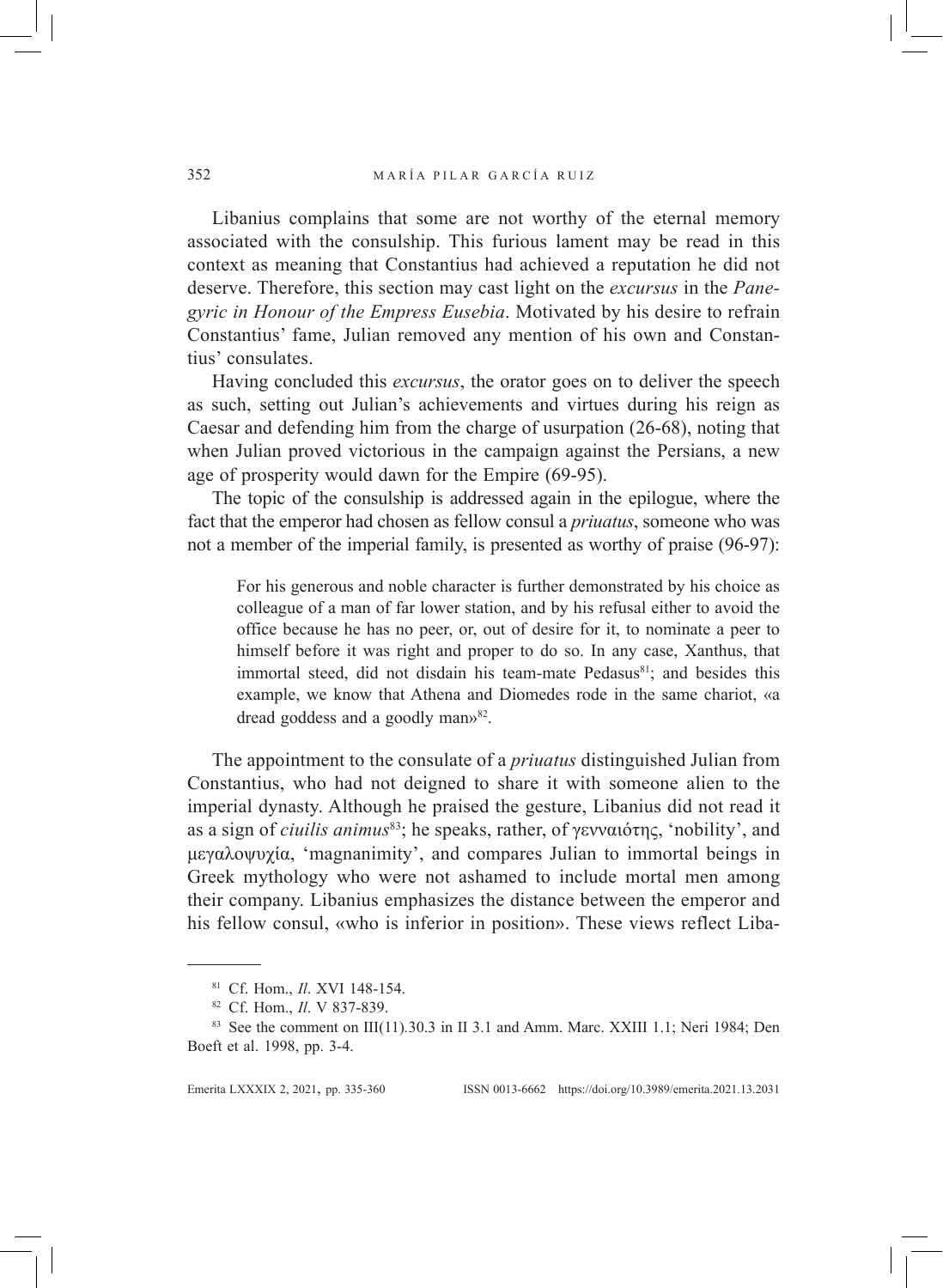nius' political thinking, implying his support for a βασιλεία in the Hellenistic sense<sup>84</sup>.

Finally, the orator concludes that Julian's consulship augurs well for the year ahead (98) and prays to Cronos that, amongst other things, the emperor may enjoy long life and a resounding victory over the Persians (99-100). The link suggested here between Julian's consulship and the Persian campaign is a reminder that the text ought to be interpreted in the eve-of-war context in which it was written.

## 4. *(Self)-representation as consul*

This section explores Julian's self-representation as consul. The only extant material evidence of such representation is coinage, two series of *solidi* struck exclusively in Antioch in  $363^{85}$ . The obverse view on both is a bust of Julian with the double-pearled diadem on his head, wearing the *toga picta,* with the *mappa* in his right hand and the sceptre in his left<sup>86</sup>. The reverse views also show the emperor, crowned and wearing consular robes; in one series, he is seated on a throne; in the other, he is standing. Both bear the same legend, VIRTVS EXERCITVS ROMANORVM, a common feature of coinage at that time and, in general, on Julian monetary iconography<sup>87</sup>.



Fig. 1. Julian Augustus, gold coin, Antioch, 360-363. Museum Number: 1921,0107.2, AN1613316679. (© The Trustees of the British Museum).

<sup>84</sup> Wiemer 2014, p. 211.

<sup>85</sup> *RIC* VIII Antiocheia nn. 204-206.

<sup>86</sup> Consular representations of emperors were common in the fourth century, Arce 1984, p. 193, with the *mappa* included only in the later years of Constantius II, Grabar 1936, p. 12.

<sup>87</sup> Plural ROMANORVM, including the armies of West and East, only after his acclamation as Augustus, Guidetti 2015, p. 28.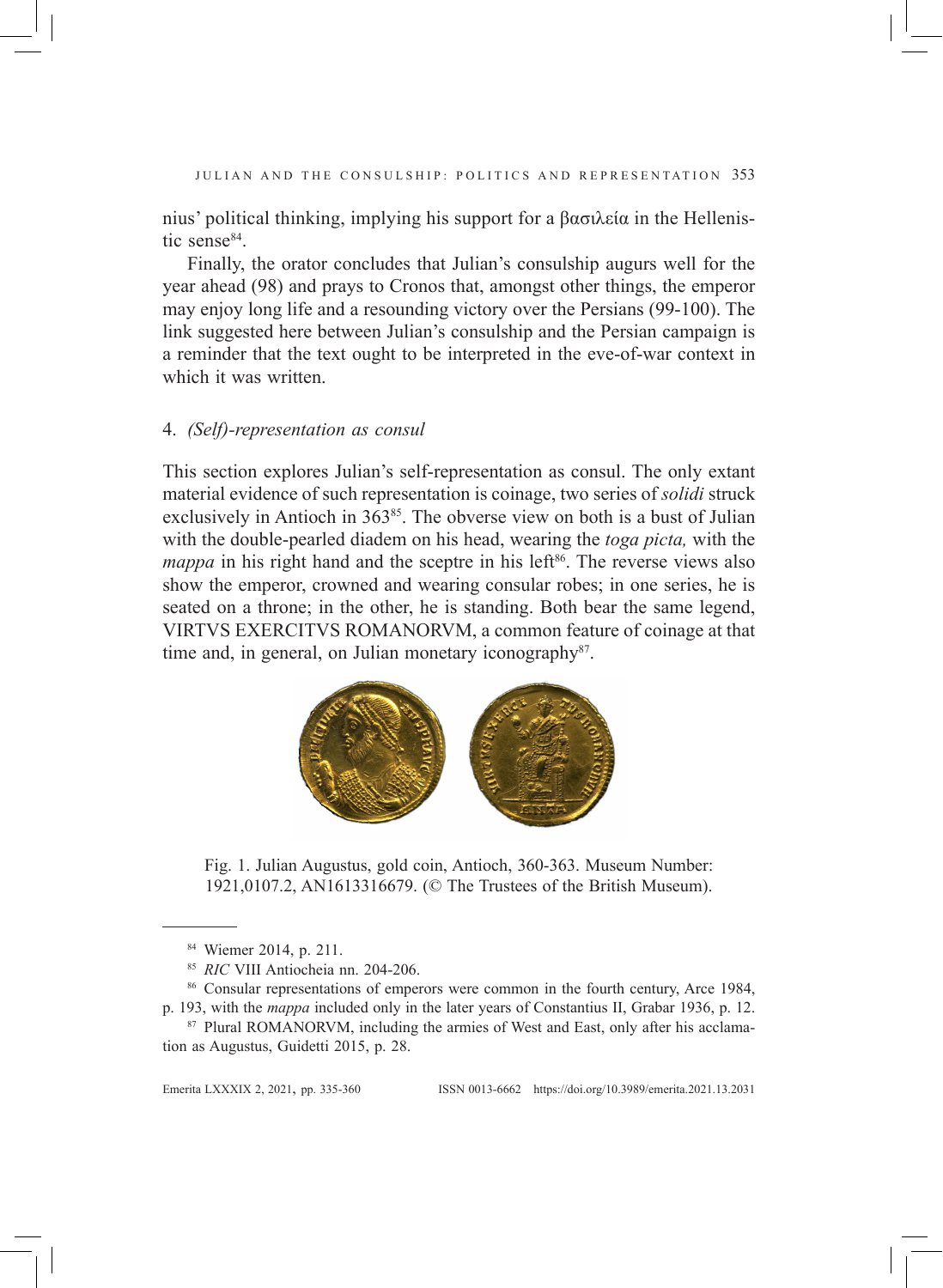

Fig. 2. Julian Augustus, gold coin, Antioch, 360-363. Museum Number: 1959,1004.1, 1AN1613316669 (© The Trustees of the British Museum).

These series are assumed to have been coined in Antioch to mark the ceremony inaugurating the consulship<sup>88</sup>. The representation of Julian as emperor-consul on both sides of the coins, accompanied by the military legend cited above, ought be read in the context of the imminent campaign against the Persians. In the fourth century, not only would the emperor have worn the *trabea* or *palmata uestis* at consular ceremonies, when he himself was also a consul, but also at festivities marking military victories<sup>89</sup>. Clearly, the emperor intended to instil confidence in the people of Antioch and among the soldiers stationed in the city.

Sguaitamatti takes the argument a step further, saying that Julian aimed to present himself in the style of the Republican consuls of old:

Although the consulship had been a purely civilian dignity for centuries, Julian used his consular coinage to propagate the virtuous strength of his army, in doing so, he linked the military with the iconography of the consulate, according to the republican tradition of the magistracy. Thus Julian placed the function of consular dignity at the centre of his self-representation, an image of the emperor that reinforced at the same time his bonds with the elite and the army<sup>90</sup>.

Nevertheless, the coins do not provide a sufficient basis for claiming that Julian intended to present himself as a consul of the Roman Republic. He is

<sup>88</sup> According to Libanius, Lib., *Or*. XVIII 169-170, Julian invested amounts of gold to ensure the apostasy of soldiers during the ceremonies to mark the consular year; Gleason 1986, p. 109; cf. Gr. Naz., *Or*. IV 82 (M.35.608).

<sup>&</sup>lt;sup>89</sup> Kübler 1900; Schuppe 1937; Grabar 1936, p. 12.<br><sup>90</sup> Sguaitamatti 2012, p. 210 (my translation).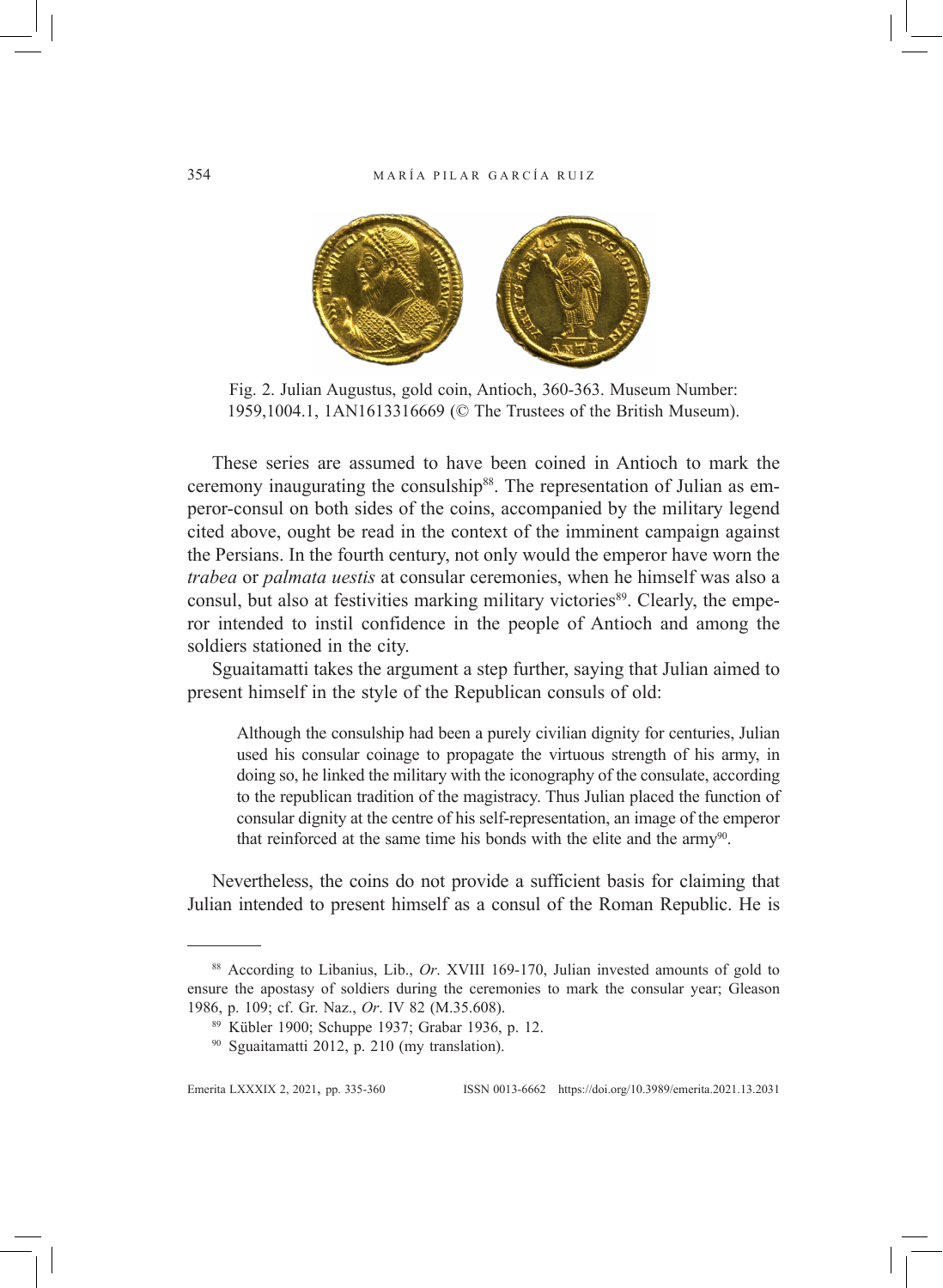depicted wearing a diadem, the *toga picta*, *mappa* and scepter —that is, in the clothes and trappings of an emperor at a consulship inauguration ceremony in Late Antiquity $91$ , an image that Constantine and his sons had also deployed—. At the same time, it would have been difficult for the people to interpret this image of the consul as representing anyone other than the emperor because, as Libanius noted, «consuls no longer held any military jurisdiction»<sup>92</sup>.

Ammianus suggests that Julian sought to project a resemblance to Scipio Aemilianus and the latter's campaign against the Carthaginians in the section of the account about the Persian campaign dealing with Pirisabora. Julian felt humiliated for having failed where Scipio had succeeded<sup>93</sup>. This notion of an *imitatio* of Scipio is intriguing, but that chapter contains a wide range of allusions to figures from the glory days of Rome. Therefore, it should be considered another point of Ammianus' 'Romanization' of Julian in his *Res Gestae*.

Julian's writings do not prompt that he took any Republican consul as a model for himself, whereas there is no doubt that that he did set out to emulate Alexander the Great as a general and conqueror, Marcus Aurelius as philosopher-emperor, and Numa as priest-king94.

### III. Final remarks

An analysis of the sources discloses that Julian showed interest in and respect for the ancient Roman consulship, a political system similar to royalty, in which there was a balance of powers and tyranny was precluded.

The *excursus* on the consulate in Julian's *Panegyric in Honour of the Empress Eusebia* is an enlightening exercise in political theory where Julian weighs up the advantages of the ancient consulship and explores the contem-

<sup>91</sup> Schuppe 1937; Sguaitamatti notes before (2012, pp. 28-29) that the *toga picta* became a distinctive feature of the imperial consulship.

<sup>92</sup> Lib., *Or.* XII 8.

<sup>93</sup> Amm. Marc. XXIV 2.16: «After all, he got back with all his men; a few were slightly wounded, he himself was unhurt, but bore a blush of shame upon his face. For he had read that Scipio Aemilianus, accompanied by the historian Polybius of Megalopolis in Arcadia and thirty soldiers, had undermined a gate of Carthage in a like attack. But the admitted credibility of the writers of old upholds the recent exploit» (Rolfe's 1935-1939 translation). Polybius' mentioned passage is not preserved.

<sup>94</sup> Iul., *ad Them*. 253a, *Caes*. 317c, 333c-335a; *Or*. IV 155a-156c; *Gal*. 193c.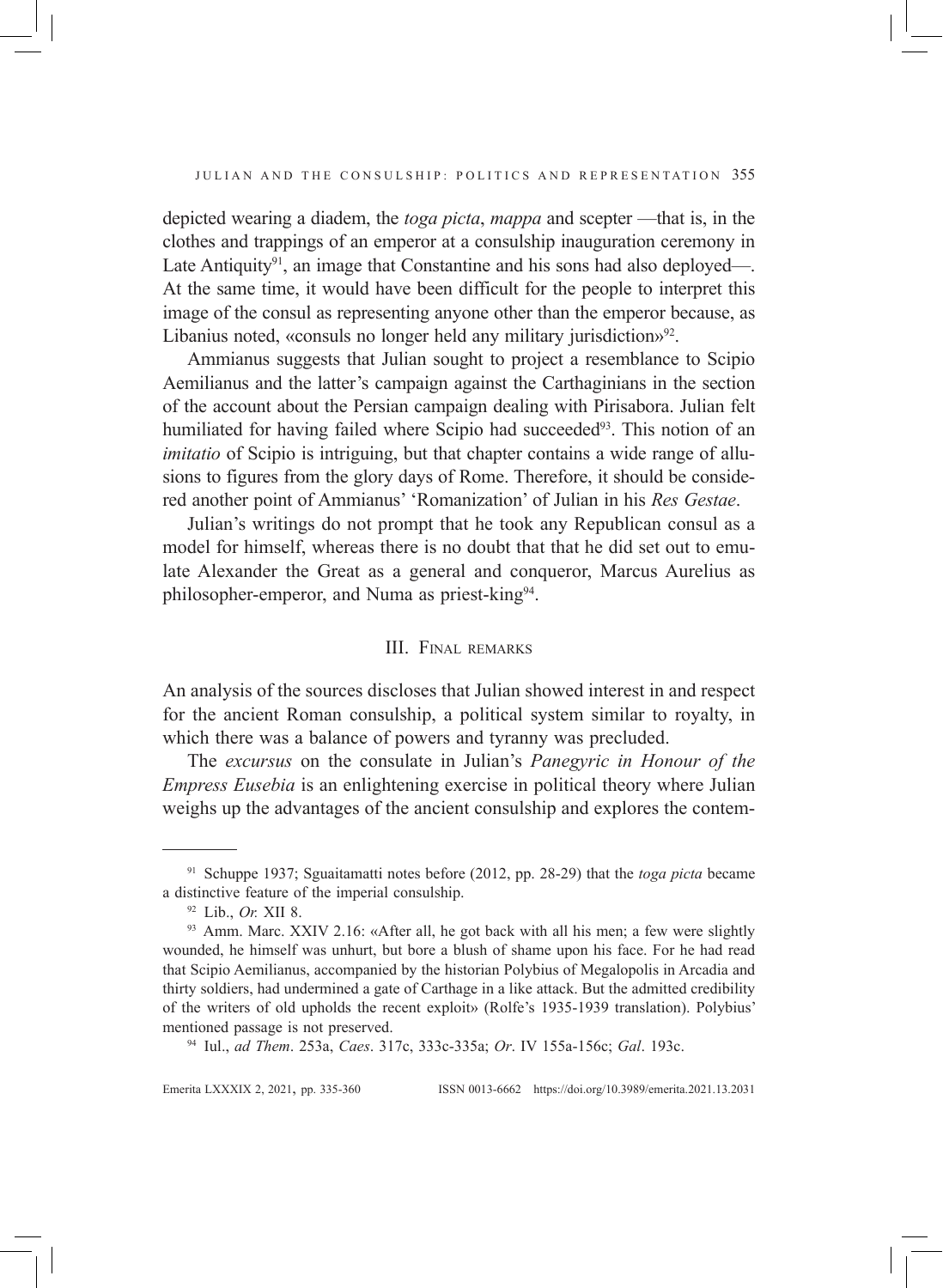porary situation of the magistracy. The link to Eusebius, the empress's father, seems somewhat out of place; it is more likely that the text was originally addressed to Constantius, when he and Julian both enjoyed the status of consul in 357. This *Panegyric* also shows that Julian had a high opinion of what being a consul meant, an honorary title that ensured one's name would be remembered for all posterity. Hence his avid concern that Libanius' speech on the occasion of his 363 consulship be published and publicised, whereas he drew a veil over his shared consulship with Constantius and reframed it in the *Panegyric in Honour of the Empress Eusebia*.

Tradition was a key aspect of the religious heritage to be safeguarded in Julian's understanding of the Empire. This outlook is reflected in practice in his critique of Constantine's choice of consuls and in the development of consular ceremonies in 362. For Julian, the preservation of such traditions involved to resituate them in relation to the paganism he aimed to reinstate.

Consular ceremonies in 362 which followed the ancient Republican rite, repudiating the purple robes and other symbols, comprised an attempt on the part of the new emperor to demonstrate in visible terms his vision of royalty, in line with the political principles he had set out in the *Letter to Themistius*: the idea of a sovereign subject to the law, the rejection of an absolute monarchy, the *pambasileia*, which he associated with the Constantinian dynasty.

It is likely that his praise of a Roman institution of Greek origin as a model of good government in the *Hymn to King Helios* (25 December 362), refers to the Republican consulship, a view that Libanius echoed and amplified in his consular address delivered a few days later (1 January 363).

Although they draw on different cultural principles and agendas, the consular speeches of both Claudius Mamertinus and Libanius echo Julian's view of the Roman consulship. Both figure Julian as an exemplar of the ruler who is subject to the law, and trace parallels between the development of the consulship in Rome and the historical moment in which Julian took over from Constantius. The end of the monarchy and the emergence of the Roman consulship lay in a distant, glorious past against the backdrop of which the marked contrast between Julian and Constantius could be mapped.

That Libanius' speech was consonant with the depiction of the emperor on the consular coins is a reasonable conclusion: the representation of Julian as consul and army leader augured well for the year ahead and the imminent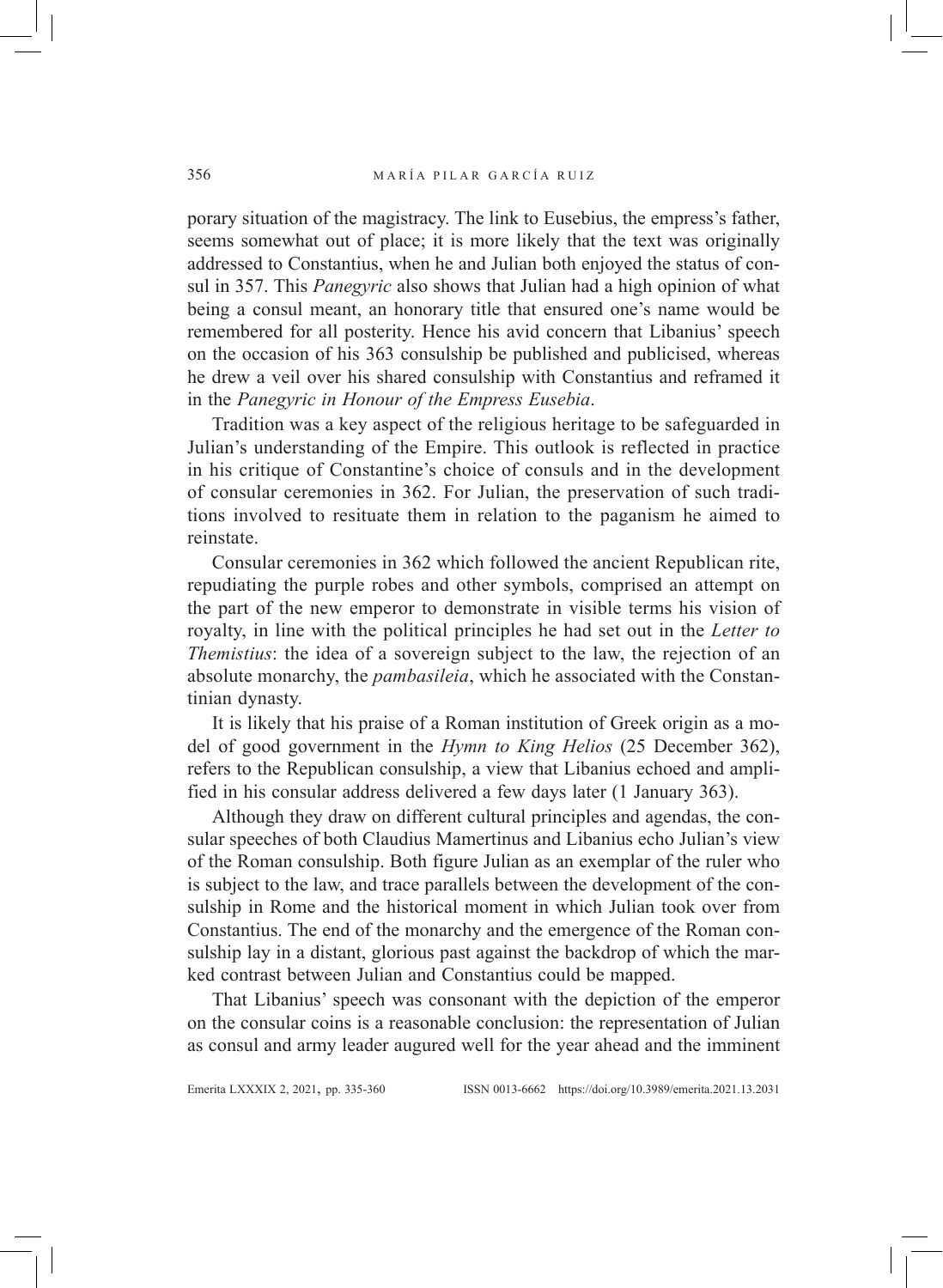campaign against the Persians. At the same time, however, there is not enough evidence to conclude categorically that the emperor himself sought to create an impression of resemblance to the Republican consuls by means of such iconic images.

### **BIBLIOGRAPHY**

- Angiolani, S. (2008): *Elogio dell'imperatrice Eusebia (Orazione II),* Naples.
- Arce, J. (1984): *Estudios sobre el emperador F. Cl. Juliano*, Madrid.
- Athanassiadi-Fowden, P. (1981): *Julian and Hellenism: An Intellectual Biography,* Oxford.
- Bagnall, R. S., Cameron, A., Schwartz S. R. & Worp, K. A. (1987): *Consuls of the Later Roman Empire*, Atlanta.
- Barnes, T. D. (1992): «Augustine, Symmachus and Ambrose», in McWilliam, J. (ed.), *Augustine: From Rhetor to Theologian*, Ontario, pp. 7-13 (reprinted in Barnes, T. D. 1994: *From Eusebius to Augustine*. *Selected papers 1982-1993*, Brookfield).
- Bidez, J. (1930): *La vie de l'empereur Julien*, Paris.
- Bidez, J. (1932): *L'empereur Julien. Oeuvres complètes*, I-1re partie. *Discours de Julien César*), Paris.
- Bouffartigue, J. (1978): «Julien par Julien», in Braun, R. & Richer, J. (eds.), *L'empereur Julien. De l'histoire à la légende (331-1715)*, Paris, pp. 15-30.
- Bouffartigue, J. (1992): *L'empereur Julien et la culture de son temps*, Paris.
- Bowersock, G. W. (1997): *Julian the Apostate*, Cambridge (MA).
- Brown, P. (1992): *Power and Persuasion in Late Antiquity: Towards a Christian Empire*, Madison.
- Browning, R. (1975): *The Emperor Julian*, London.
- Candau Morón, J. M. (1986): «La filosofía política de Juliano», *Habis* 17, pp. 87-96.
- Cecconi, G. A. (2007): «Lineamenti di storia del consolato tardoantico», in David, M. (ed.), *Eburnea diptycha*, Bari, pp. 109-127.
- Chastagnol, A. (1958): «Observations sur le consulat suffect et la préture du Bas-Empire», in *Revue Historique* 219 (2), pp. 221-253.
- De Trizio, M. S. (2009): *Panegirico di Mamertino per Massimiano e Diocleziano*, Panegyrici Latini 2 [10], Bari.
- Den Boeft, J., Den Hengst, D. & Teitler, H. C. (1991): *Philological and Historical Commentary on Ammianus Marcellinus XXI,* Groningen.
- Den Boeft, J., Drijvers J.W., Den Hengst, D. & Teitler, H. C. (1998): *Philological and Historical Commentary on Ammianus Marcellinus XXIII,* Groningen.

Emerita LXXXIx 2, 2021, pp. 335-360 ISSN 0013-6662 https://doi.org/10.3989/emerita.2021.13.2031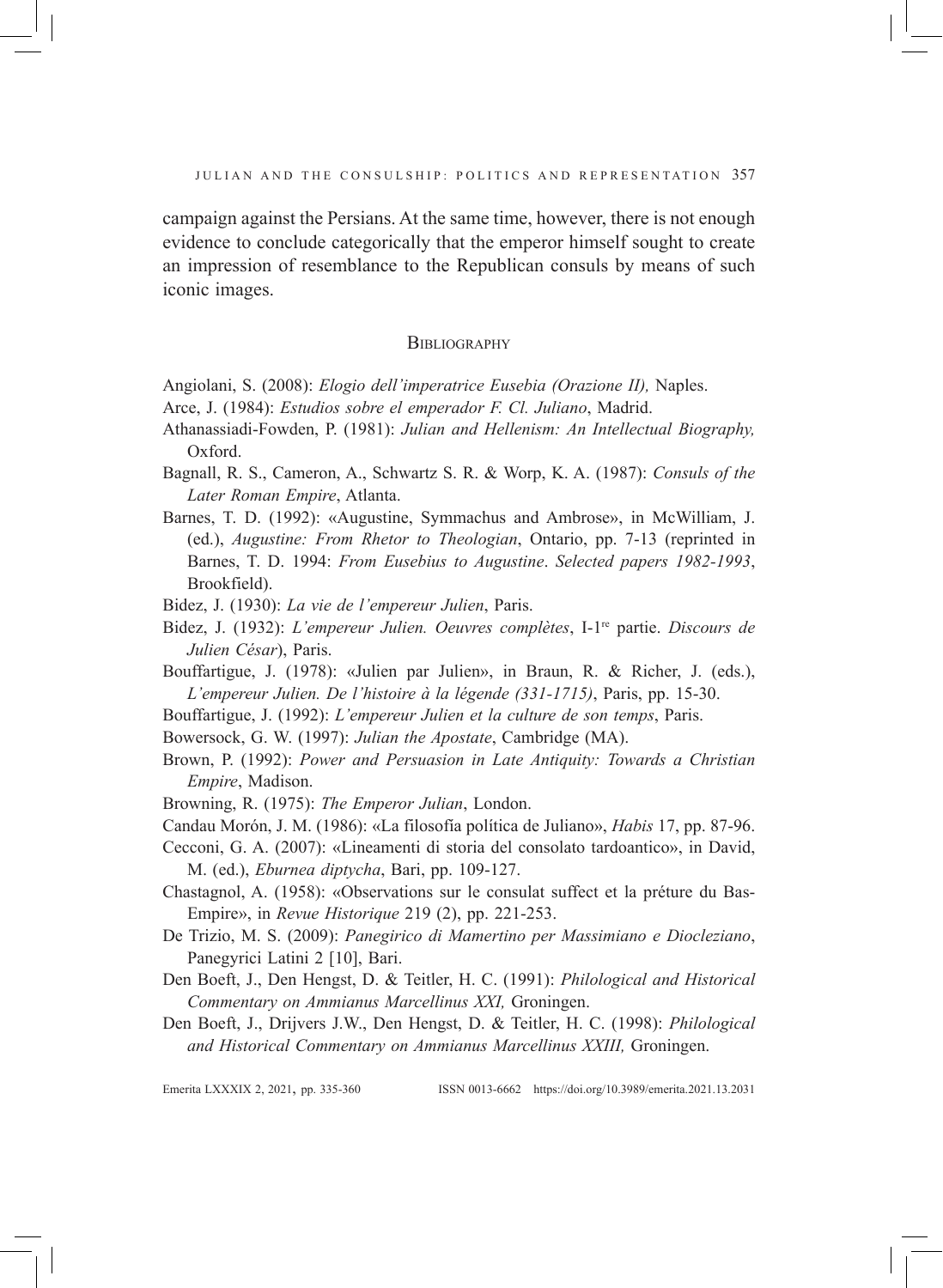- Den Hengst, D., (2010): «The Romanization of Julian», in Burgersdijk, D. W. P., van Waarden, J. A. & Den Hengst, D. (eds.), *Emperors and Historiography: Collected Essays on the Literature of the Roman Empire*, Leiden, pp. 219-229 (originally published in 1986, *Mnemosyne Supplements* 39, pp. 136-141).
- Elm, S. (2012): *Sons of Hellenism, Fathers of the Church: Emperor Julian, Gregory of Nazianzen and the vision of Rome*, Berkeley.
- Förster, R. (1904): *Libanius, Opera, II. Orationes XII-XXV*, Leipzig.
- Galletier, E. (1955): *Panégyriques Latins,* vol. 3, Paris.
- García Ruiz, M. P. (2006): *Claudio Mamertino Panegírico (gratiarum actio) al emperador Juliano*, Pamplona.
- García Ruiz, M. P. (2008): «La evolución de la imagen política del emperador Juliano a través de los discursos consulares: Mamertino, *Pan*. III [11] y Libanio, *Or*. XII», *Minerva* 21, pp. 137-153.
- García Ruiz, M. P. (2015): «Una lectura conjunta del primer *Encomio a Constancio* y el *Encomio a Eusebia* de Juliano», *Exemplaria Classica*. *Journal of Classical Philology* 19, pp. 5-23.

Geffcken, J. (1914): *Kaiser Julianus*, Das Erbe der Alten 8, Leipzig.

- Gleason, M. W. (1986): «Julian's *Misopogon* and the New Year at Antioch», *Journal of Roman Studies* 76, pp. 106-119.
- Grabar, A. (1936): *L'empereur dans l'art byzantin*, Paris.
- Guidetti, F. (2015): «I ritratti dell' imperatore Giuliano», in Marcone, A. (ed.), *L'imperatore Giuliano: Realtà storica e rappresentazione*, Florence, pp. 12-49.
- Hidalgo de la Vega, M.ª J. (1995): *El intelectual, la realeza y el poder político en el imperio romano*, Salamanca.
- Hidalgo de la Vega, M.ª J. (1997): «Helenismo y *basileia* en Juliano», in Plácido, D., Alvar, J., Casillas, J. M. & Fornis, C. (eds.), *Imágenes de la polis*, Madrid, pp. 317-353.
- Kübler, B. (1900): *RE* IV.1. s. u. *consul*, III, 1133-1138.
- James, L. (2012): «Is There an Empress in the Text? Julian's Speech of Thanks to Eusebia», en Baker-Brian, N. & Tougher, S. (eds.), *Emperor and Author. The Writings of Julian the Apostate*, Swansea, pp. 47-59.
- Jussen, D. (2021): «Following the Footsteps of Trajan: A Note on Traditional Emperorship in Late Fourth-Century Panegyric», *CPh* 116, pp.125-134.
- Lana, I. (1972): «*Civilis, civiliter, civilitas* in Tacito e in Suetonio. Contributo alla storia del lessico politico-romano nell' età imperial», *Atti Accademia di Scienze di Torino* 106, pp. 476-487.
- Martínez Lacy, R. (2005): «La constitución mixta de Polibio como modelo político», *Studia historica. Historia antigua* 23, pp. 373-383.
- Mas Torres, S. (2006): *Pensamiento romano: una historia de la filosofía en Roma,*  Valencia.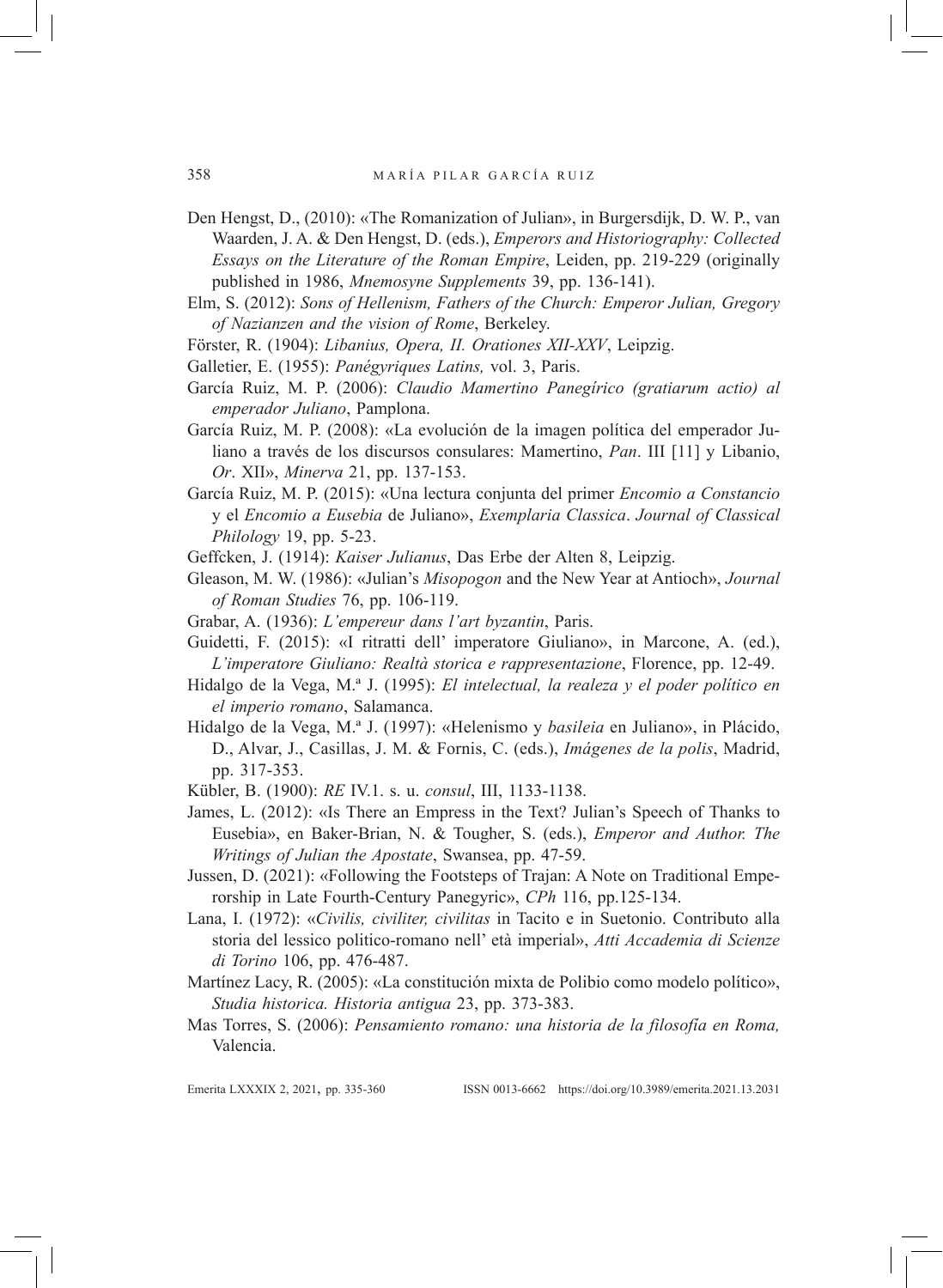JULIAN AND THE CONSULSHIP: POLITICS AND REPRESENTATION 359

- Neri, V. (1984): *Costanzo, Giuliano e l'ideale del civilis princeps nelle Storie di Ammiano Marcellino*, Rome.
- Nixon, C. E. V. & Rodgers, B. S. (1994): *In Praise of Later Roman Emperors. The Panegyrici Latini, introduction, translation and historical commentary, with the Latin text of R.A.B. Mynors*, Berkeley.
- Norman, A. F. (1969): *Libanius, Selected works.* Cambridge (MA).
- Pisapia, A. (1997): «La '*civilitas*' del principe: Considerazioni su una nozione politico-giuridica antica», *Scienza & politica* 17, pp. 87-102.
- *PLRE*: Jones, A. H. M., Martindale, J. R. & Morris, J. (1971-1992): *The Prosopography of the Later Roman Empire,* vols. I-III, Cambridge.
- Raeder, A. (1932): *Julian den Frafaldne*, Oslo.
- Redondo Moyano, E. (2018): «La construcción de una identidad política: La carta de Juliano el Apóstata *Al Senado y al pueblo de Atenas*», *Ítaca. Quaderns Catalans de Cultura Clàssica* 34, pp. 147-171.
- Rees, R. (2002): *Layers of Loyalty in Latin Panegyric*, *A.D. 289-307*, Oxford.
- Ritoré Ponce, J. (2002): «La clemencia del Monarca y la insuficiencia de la ley en la Antigüedad tardía: el testimonio de Temistio», *Habis* 33, pp. 507-520.
- Rivolta, P. (1987): «Una digresssione romana in Libanio. *Or.* 12, 8-21», *Koinonia* 11, pp. 27-42.
- Rolfe, J. C. (1935-39): *Ammianus Marcellinus. Res Gestae, with a English translation*, 3 vols., London-Cambridge (MA).
- Ross, A. J. (2021): «Envisioning *Adventus*: Ammianus between Panegyric and Polemic», *JLA* 14, pp. 97-116.
- Schuppe, E. (1937): *RE* VI A.2, s. u. *trabea*, 1860-1862.
- Scivoletto, N. (1970): «La *civilitas* del IV secolo e il significato del *Breviarium* di Eutropio», *GIF* 22, pp. 14-45.
- Sguaitamatti, L. (2012): *Der spätantike Konsulat*, Fribourg.
- Swain, S. (2013): *Themistius, Julian and Greek Political Theory under Rome: Texts, Translations, and Studies of Four Key Works*, Cambridge-New York.
- Torres, J. B. (2021): «Purple and the Depiction of Constantine in Eusebius and Other Contemporaneous Panegyrical Works», in García Ruiz, M. P. & Quiroga Puertas, A. J. (eds.), *Emperor and Emperorship in Late Antiquity: Images and Narratives*, Leiden-New York, pp. 76-82.
- Tougher, S. (2007): *Julian the Apostate*, Edinburgh.
- Vanderspoel, J. (1995): *Themistius and the Imperial Court,* Ann Arbor.
- Wallace-Hadrill, A. (1982): «*Civilis Princeps*: Between Citizen and King», *JRS* 72, pp. 32-48.
- Weiss, J. P. (1978): «Julien, Rome et les romains», in Braun, R. & Richer, J. (eds.), *L'empereur Julien. De l'histoire à la légende (331-1715)*, Paris, pp. 125-140.

Emerita LXXXIx 2, 2021, pp. 335-360 ISSN 0013-6662 https://doi.org/10.3989/emerita.2021.13.2031